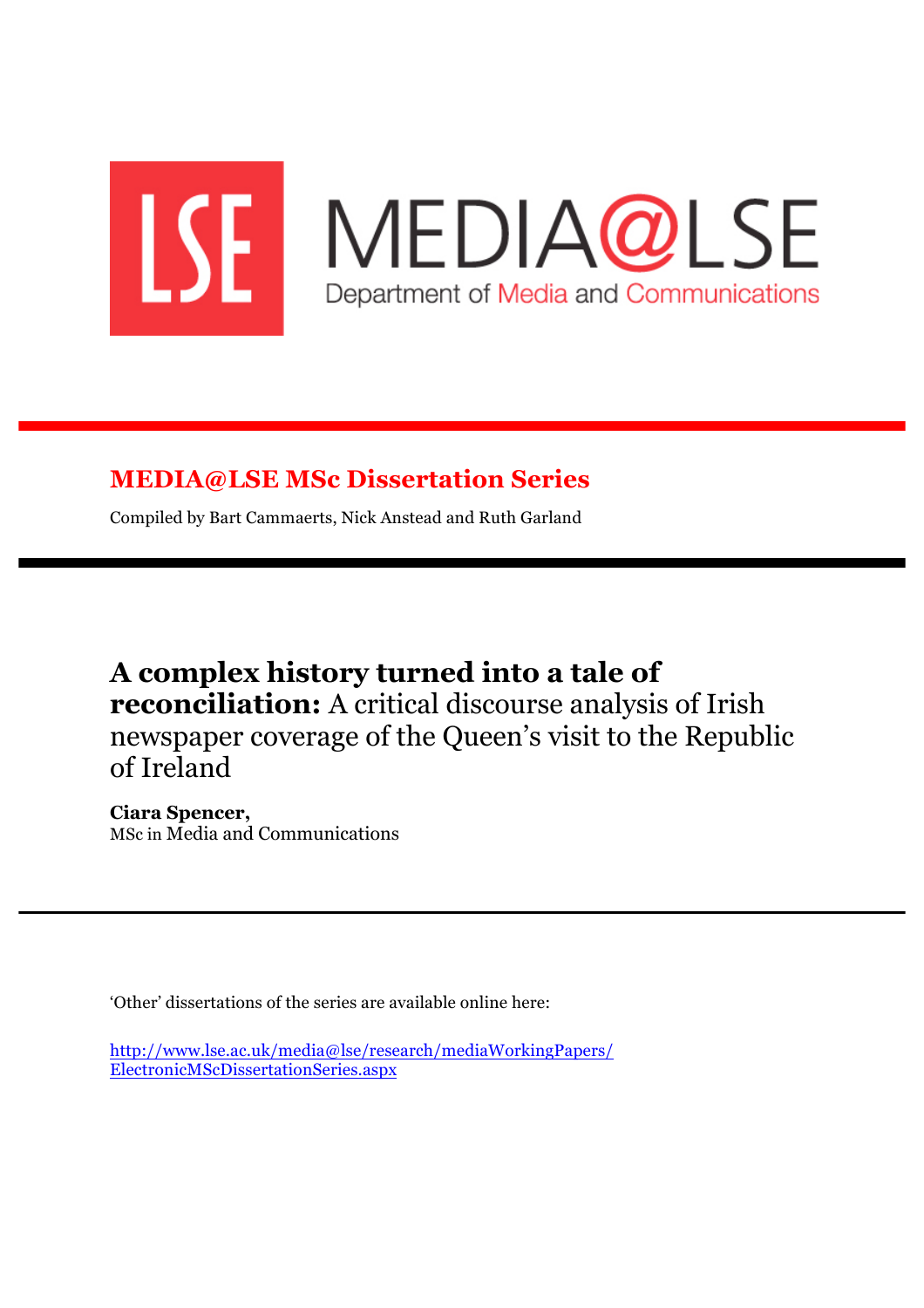**Dissertation submitted to the Department of Media and Communications, London School of Economics and Political Science, August 2015, in partial fulfilment of the requirements for the MSc in Media, Communication and Development. Supervised by Dr Shani Orgad.**

**The Author can be contacted at: ciara.spencer@hotmail.co.uk**

Published by Media@LSE, London School of Economics and Political Science ("LSE"), Houghton Street, London WC2A 2AE. The LSE is a School of the University of London. It is a Charity and is incorporated in England as a company limited by guarantee under the Companies Act (Reg number 70527).

Copyright, Ciara Spencer © 2015. The authors have asserted their moral rights.

All rights reserved. No part of this publication may be reproduced, stored in a retrieval system or transmitted in any form or by any means without the prior permission in writing of the publisher nor be issued to the public or circulated in any form of binding or cover 'Other' than that in which it is published. In the interests of providing a free flow of debate, views expressed in this dissertation are not necessarily those of the compilers or the LSE.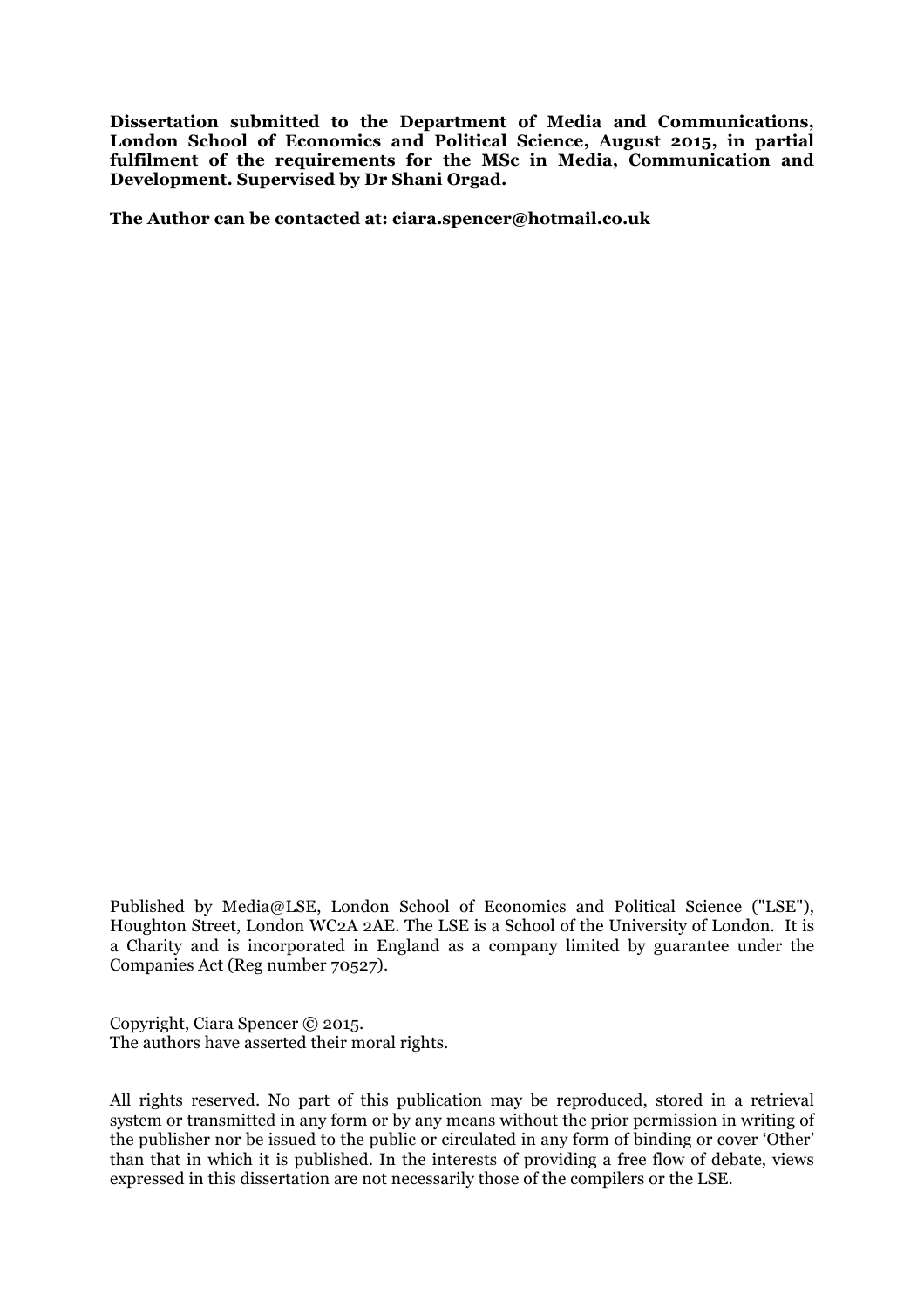# **A complex history turned into a tale of reconciliation:** A critical discourse analysis of Irish newspaper coverage of the Queen's visit to the Republic of Ireland

**Ciara Spencer**

# **ABSTRACT**

This dissertation is built on the theoretical impetus to critically challenge discursive articulations of 'reconciliation', which define the boundaries between the 'inside' and 'outside', contributing to forms of social exclusion. It challenges literature that assumes that journalists hold a responsibility to pacify conflicts which hold pejorative understandings of the nature of conflict.

Guided by the overall research question: 'How are the identities between 'inside' and 'outside' of reconciliation articulated and negotiated, in the Irish newspaper coverage of the Queen's visit to Ireland?', this paper will use Hall's theory of articulation, as introduced in the theoretical chapter, to critically examine the ways in which reconciliation is articulated within Irish mainstream newspaper coverage, questioning how journalists perform boundary work, between those deemed within the collective 'we' in comparison to the 'dissident 'Other''.

Using a Critical Discourse Analysis on three mainstream newspapers from the Republic of Ireland will facilitate an in-depth textual analysis, and it will be revealed how various Irish newspapers selectively portray a complex history of antagonism and conflict within a simplified tale of reconciliation. This analysis will reveal how those who are deemed outside of this tale, the 'dissident republicans', are deemed the irrational, unreasonable and criminal 'Other', in comparison to its rational counterpart.

However, crucial to a theory of articulation, is recognition of how articulations are never absent from contradictions and contestation, revealing the contingency of representations, which although they may seem real, stable, and even common-sense, are in fact not. It will be revealed how the *Irish Times* potentially provides an alternative platform which facilitates agonism and difference, and challenges exclusionary articulations of a collective 'we', as found in 'Other' mainstream newspapers.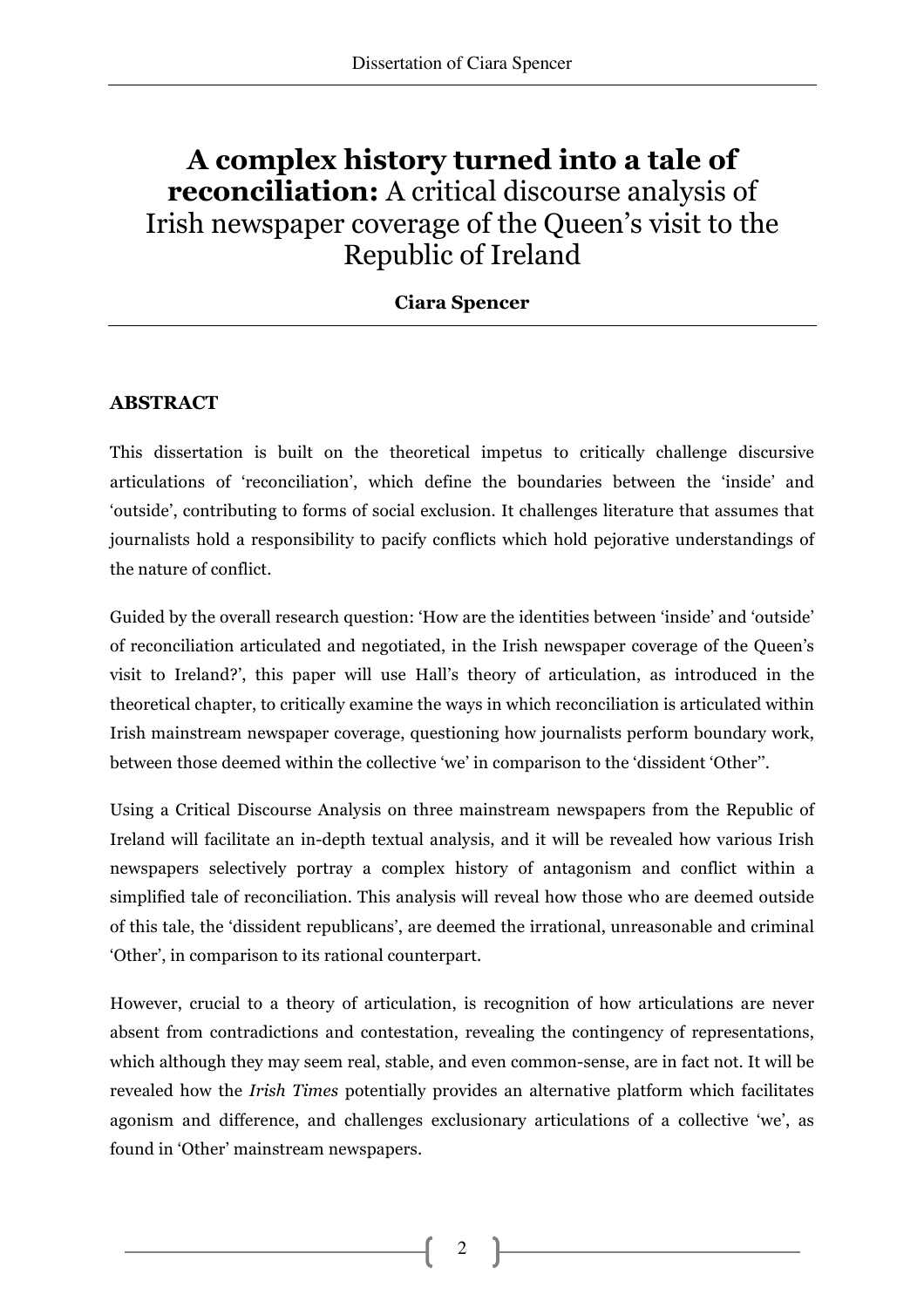#### **INTRODUCTION**

I now invite you, distinguished guests, to stand and join me in a toast: 'To the health and happiness of Her Majesty and His Royal Highness; To the well-being and prosperity of the people of Britain; To the cause of peace and reconciliation on this island;

And to continued friendship and kinship between the peoples of Ireland and Britain.' *Go raibh maith agaibh (President Mary McAleese, 18th May, 2011).*

While significant literature theorising on the role of the media and journalism in peace and reconciliation has focused on its responsibility to neutralise conflict, there is a need to challenge the discursive articulation of reconciliation in the media. This dissertation is normatively inspired by Chantal Mouffe's (2000, 2013) agonistic approach to reconciliation, which asserts that the hope for a wholly reconciled and harmonious society must be deserted. Crucially, in the name of reason and rationality, a politics of reconciliation is inherently exclusionary, as through the articulation of a rational and reasonable 'we' included within reconciliation, this inevitably relies on those who are deemed outside, as irrational and unreasonable. A theory of articulation (Slack, 1996), as theorised by Hall, will be used to examine how a tale of reconciliation negotiates relations between those deemed 'inside' and those who are excluded. Taking an interest in the discursive articulation of reconciliation during the Queen's visit to Ireland, and how this affects the identities involved within this articulation, this section will briefly state the historical context of reconciliation in Ireland.

The Queen's visit to the Republic of Ireland in May 2011 has turned a complicated and turbulent history into a tale of reconciliation. This complex past, which is recognised by many as traumatic, can be epitomized by a number of key 'traumas', namely; sixteenth century plantations, the 1641 Rebellion, colonisation by Britain, the devastation of the Famine (1845- 1852), World War 1 (1914-1918), the War of Independence (1919-1921) and the Civil War (1922-3), as have the Troubles since 1969 (Dawson, 1999). Intimately linked to this experience of trauma, has been a story of British colonisation, oppression and neglect towards Ireland, for example, in British negligence towards mass starvation and disease, leading to the death of over one million Irish during the Famine.

Progressing through the Troubles and leading to the 1998 Good Friday Agreement (GFA) and the apparent culmination of the Troubles, there has been a progressive trend in the Irish Republic for an appeal to move forwards, reconciling past differences, once being 'binary opposites' to becoming 'unique neighbours' (Hickman, 2000: 51). This has been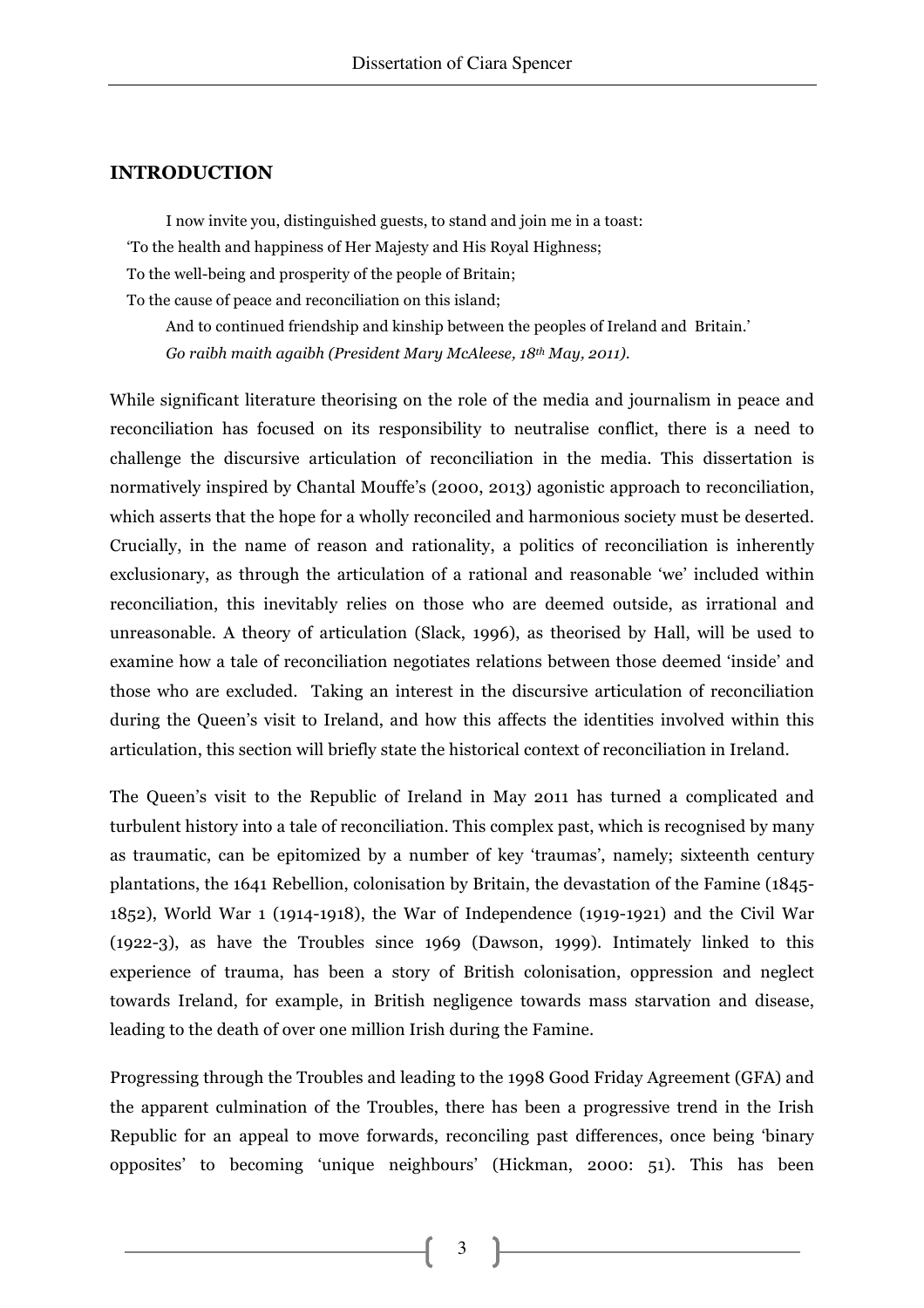characteristic of a context of economic prosperity, in Ireland being named as the 'Celtic Tiger' economy in 1995, and while once ''Othered' by many British political and media commentators, Ireland and Britain have now seemingly re-articulated their relationship as one between 'two modern countries' in a 'post-empire malaise' (Hickman, 2000: 51).

Coupled with these changes, and a thaw in conflict, a narrative of moving on from the past emerged within the 1990s. This can be seen as present in the Downing Street Declaration, which was signed in December 1993 by the British Prime Minister, John Major, and the Irish Taoiseach, Albert Reynolds, which was assumed to have initiated the peace process. The Declaration stated:

The most urgent and important issue facing the people of Ireland, North and South, and the British and Irish governments together, is to remove the causes of conflict, to overcome the legacy of history and to heal the divisions which have resulted, recognising that the absence of a lasting and satisfactory settlement of relationships between the peoples of both islands has contributed to continuing tragedy and suffering (cited in O'Brien, 1993: 424).

However, it is thought that this political 'reconciliation' was promoted by the governments of Ireland and Britain to stabilize mutual interests in capital and security, despite their turbulent past relationship (Dawson, 1999: 183). In addition, within British and Irish institutional and political narratives of reconciliation, it has been thought by some that they have displayed what could be named as an 'institutional amnesia', 'Otherwise known as 'state-organized forgetting' concerning the causes and implications of conflict (Goodall, 1994: 58-9 cited in Dawson, 1999: 183). This so-called amnesia was originally associated with a British reluctance to confront past colonial atrocities, while more recently for the Irish Republic it was a backlash against militant Republicanism, during the Troubles.

This leads us to the case considered within this paper, Queen Elizabeth's four-day state visit to the Republic of Ireland from  $17<sup>th</sup>$ - 20<sup>th</sup> May, 2011. This was seen by many political and media commentators as a significant moment in Anglo-Irish relations, being the first visit by the Queen as a British Sovereign to the Irish Republic. The visit consisted of a number of engagements whereby Queen Elizabeth visited places of historical significance.<sup>1</sup> Additionally, a number of political speeches, including the Queen's speech at a state dinner in Dublin

 $\overline{a}$ 

 $<sup>1</sup>$  This included visiting memorials in remembrance of those who fought in the British Army, while also</sup> visiting the Garden of Remembrance, where she laid a wreath honouring the Irish who died fighting for independence against British rule. Queen Elizabeth also visited Croke Park, which was the site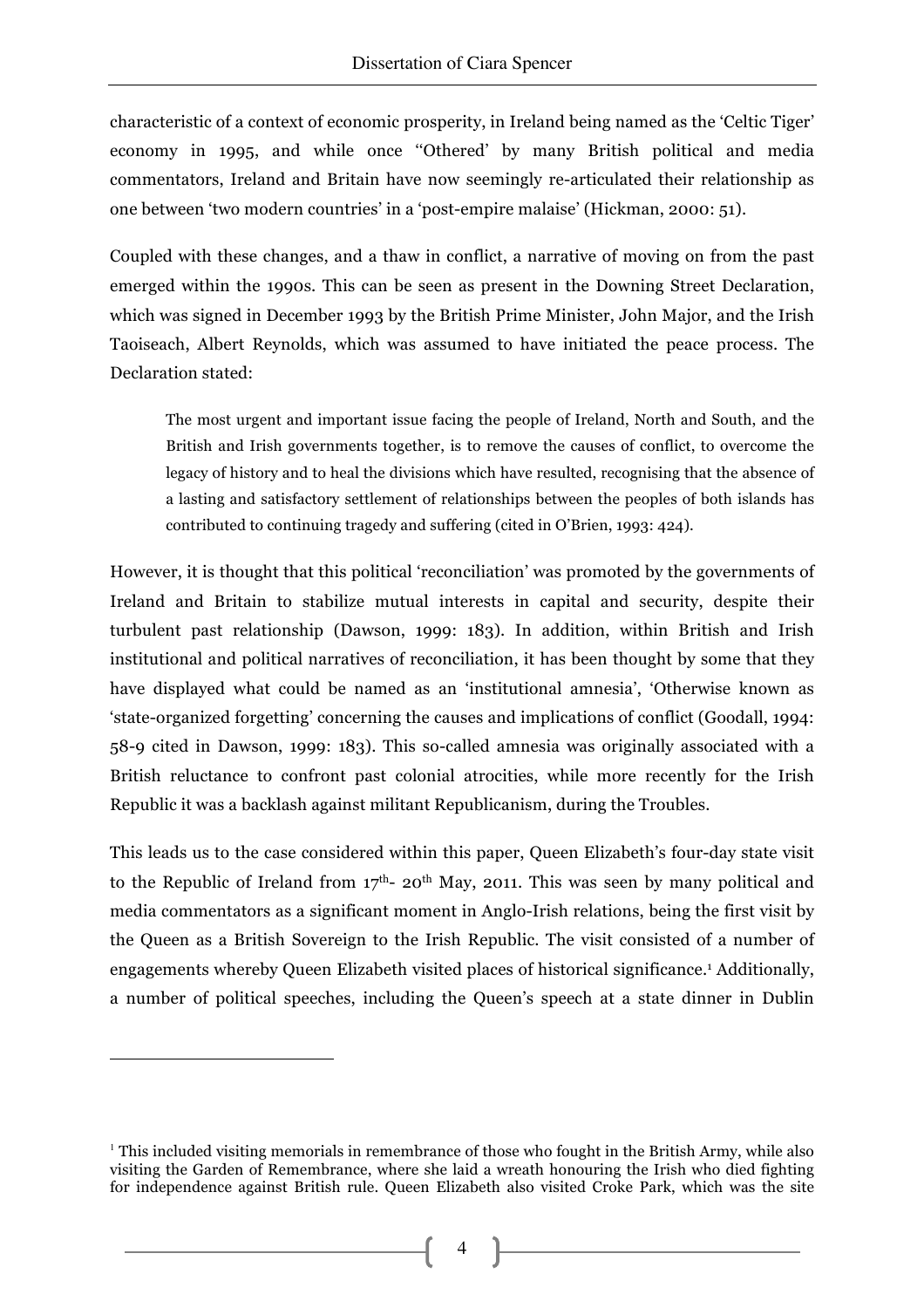Castle, followed by President Mary McAleese's speech, were televised, with a strong theme of reconciliation expressed.

Despite this strong theme of reconciliation, portrayed as a 'historic event' by newspapers in Ireland (Dekavalla & Rafter, 2014), it is important to note that there is still resistance, both North and South of Ireland, to the monarchy and British rule in the six counties of Northern Ireland. Individuals who have dissented from the Peace Process and reconciliation have been homogenised through the categorisation of the term 'dissident republicans', as noted by Crowley (2011). This was a term mobilised in the lexicon of Irish and British political and media discourse to refer to Irish Republicans who dissented from the Good Friday Agreement (GFA), who were once associated with Sinn Fein and the Irish Republican Army (IRA) and who had seemingly revealed their dissidence against Britain in the war. However, today it has now become a term used to describe a number of groups, including paramilitaries such as the Real IRA, political organisations such as socialist group Eirigi, and also independent writers and thinkers such as Anthony McIntyre (Crowley, 2011: 7). In addition, it includes both those peaceful and those violent. Relevant to this dissertation is how the media may mobilise this term within the articulation of reconciliation, as it is believed that the term itself was coined by a journalist during the Troubles (Crowley, 2011).

As Mouffe argues 'you can… have forms of pacification that merely cover-up conflict' (Carpentier & Cammaerts, 2007: 973). It is the aim of this paper, by using a theory of articulation, to uncover what is masked and who is marginalised through the constant play of boundary work between those considered inside and outside of reconciliation. This will involve looking at how individuals and groups who have dissented from the Peace Process and reconciliation have been homogenised through the categorisation of the term 'dissident republicans', questioning how the media works to reaffirm a 'minority's status' as the 'Other' (Couldry, 2000).

# **THEORETICAL CHAPTER**

<u>.</u>

This theoretical chapter will begin by outlining the relevant literature, to critically analyse the discursive articulation of reconciliation, and the role the media should play. From this, the conceptual framework will synthesise the concepts that will be used which will guide a critical

where fourteen civilians were killed at a Gaelic football match by British forces in 1920, known by many as Bloody Sunday.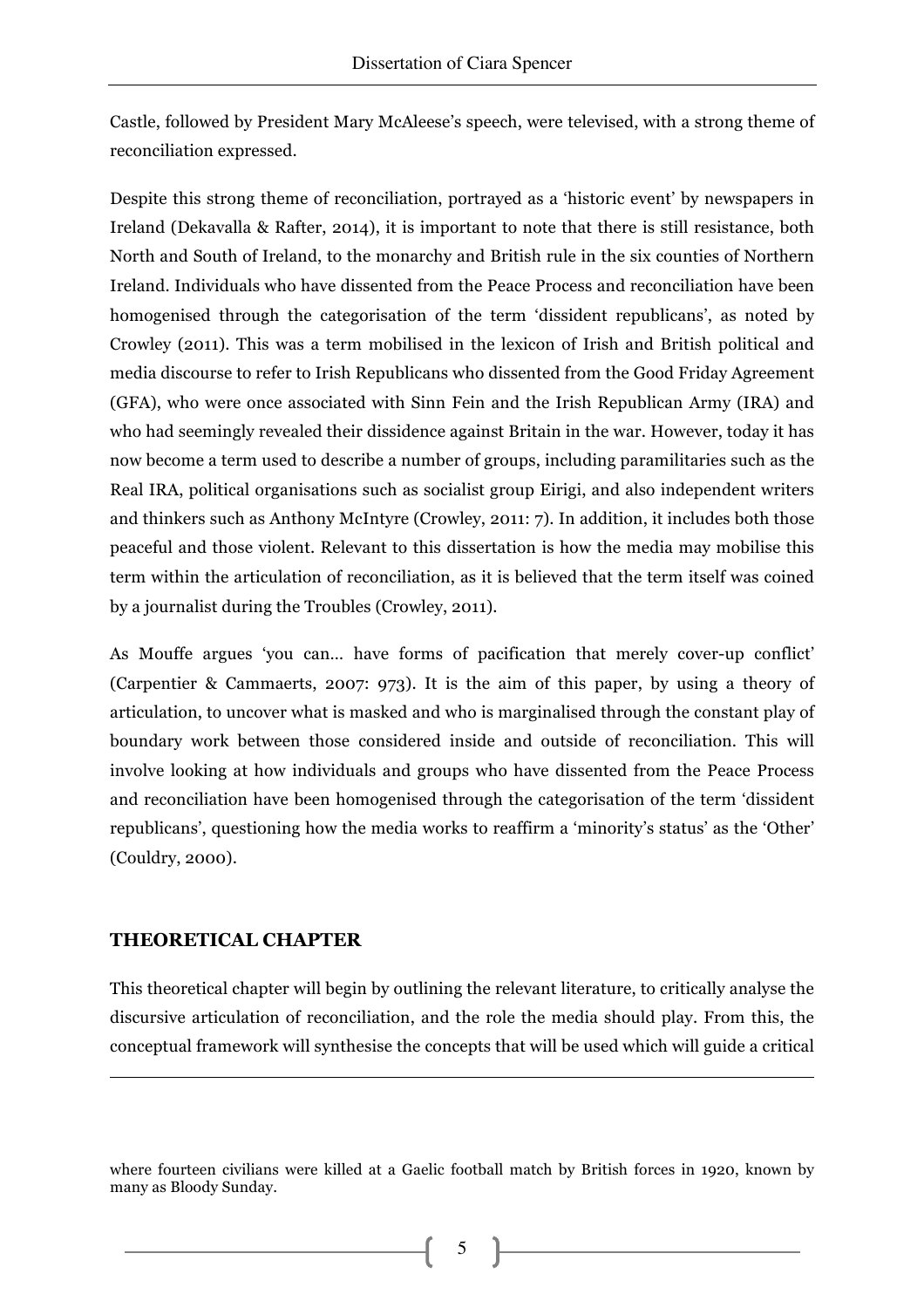discourse analysis. Finally, the third section will set out the research objectives for this dissertation.

# **Literature review**

# *Politics of reconciliation and the role of the media*

Theoretical literature in the field of peace and reconciliation, and the role the media ought to play within such a process, is nuanced, contested and internally contentious. While this section touches upon this diverse debate, it does so with relevance to the normative role the media should play, challenging the underlying philosophical assumptions about the need for 'conflict-resolution' and reconciliation, as inspired by Mouffe (2000, 2013).

Reconciliation as a concept has gained momentum since the 1990s, following reconciliatory efforts in South Africa. It has been taken up, subsequently, as a concept with a compelling normative appeal (Lederach, 1997). In its practical application the concept is extensively used in relation to peace-building, with a common understanding of reconciliation as defined by Bar-Tal, who writes within the context of a more general and psychological understanding and states:

Reconciliation in the psychological framework refers to a societal-cultural process that encompasses the majority of society members, who form new beliefs about the former adversaries, about their own society, and about the relationship between the conflicting groups (Bar-Tal, 2000: 356).

The role of journalism in peace-building and reconciliation has been theorised with optimism and pessimism, with Galtung (2002) and Lynch and McGoldrick (2005) arguing that socially responsible news may influence policy and public opinion away from conflict towards 'conflict transformation', while Wolfsfeld (2004) has taken a more sceptical approach arguing that the conflict often takes precedence in the reporting than peace. In relation to Northern Ireland, scholars have looked at how reconciliation was constructed within the media, encouraging popular public support in favour of the Belfast Agreement, paving the way towards the Peace Process (Wolfsfeld, 2008; McLaughlin & Baker 2010). Specifically, McLaughlin and Baker produced an analysis, based upon the premise that the media provoked a 'propaganda of peace' within Northern Ireland, that was mobilized towards the Good Friday Agreement, by promising future peace and economic dividends (2010:13), while Wolfsfeld has argued that there was evidence of responsible news media coverage in Northern Ireland during the Peace Process, avoiding the previous sensationalism of violence

<sup>6</sup>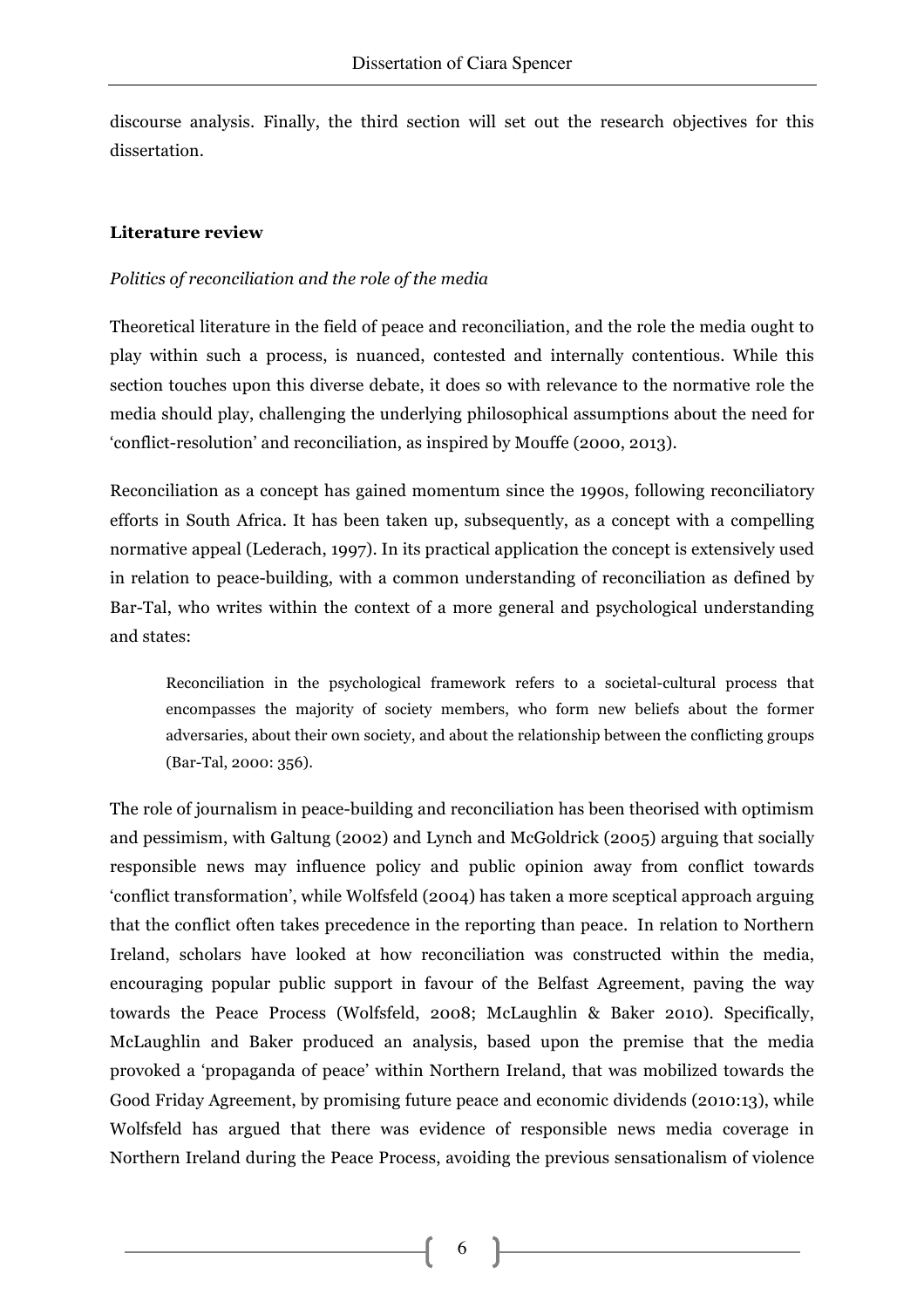towards terror and the IRA (2004:177-9).

In addition, specifically in relation to the Republic of Ireland and the Queen's visit, Dekavalla and Rafter (2014) have focused on how the Queen's visit was constructed as a media event, and represented as a conquest, which in effect was contributing to peace, within both British and Irish newspapers. The method deployed was a quantitative content analysis to study how the media portrayed this event as a conquest and how it contributed to reconciliation efforts, gradually moving towards peace and 'consensus' (Dekavalla & Rafter, 2014:15).

However, philosophically, there is a normative idea underpinning this literature in promoting ideas of conflict-resolution and reconciliation, assuming that there is a 'problem' to be fixed, coupled with a pejorative understanding of the nature of conflict (Lederach 1997; Bar-Siman-Tov, 2004 cited in Little, 2012: 209). According to such thinking, conflict is deemed pathological, and societies are not inherently contaminated by conflict and disagreement but rather, conflict can become defused. By engaging in this liberal democratic thought it is held that through various institutional and functional mechanisms, conflict and antagonism are contained and neutralised (Little, 2012: 209). This may take the form of encouraging civil society mechanisms, via the establishment of public sphere(s), to engage in critical reflection, deliberation and dialogue, further contributing towards the neutralisation of conflict. In relation to the media, as inspired by Habermas' discourse theory of democracy, Wolfsfeld states that the reporters' role in peace and reconciliation is 'to provide as much information as possible about the roots of the problem and to encourage a *rational public debate* concerning the various options for ending it' (2004:5, emphasis added) and Kavalla and Rafter's assertions of reaching reconciliation towards *consensus*, as argued in the case of the Queen's visit (2014:15).

Nonetheless, critical approaches take issue with such approaches that work towards 'a perfectly reconciled society', due to practical inapplicability and normative undesirability (Mouffe, 2013: xi). Instead they highlight the discursive construction and representation of reconciliation; questioning the implications of these manifested power relations, looking at whom it works to exclude.

Chantal Mouffe (2000, 2013) provides an agonistic approach based upon her proposal of radical democracy, which provides a strong critique of liberal approaches. This is also a useful critique to those who argue that the role of the media should be based on such premises. Mouffe argues that 'liberal utopia' of deliberative democratic accounts assume that through notions of consensus and 'reconciliation', political passions can be eradicated, towards rational and critical engagement and deliberation (Mouffe, 2000: 30; Mouffe, 1999). This, she argues, misses the crucial predominance of 'the political' and its dimensions of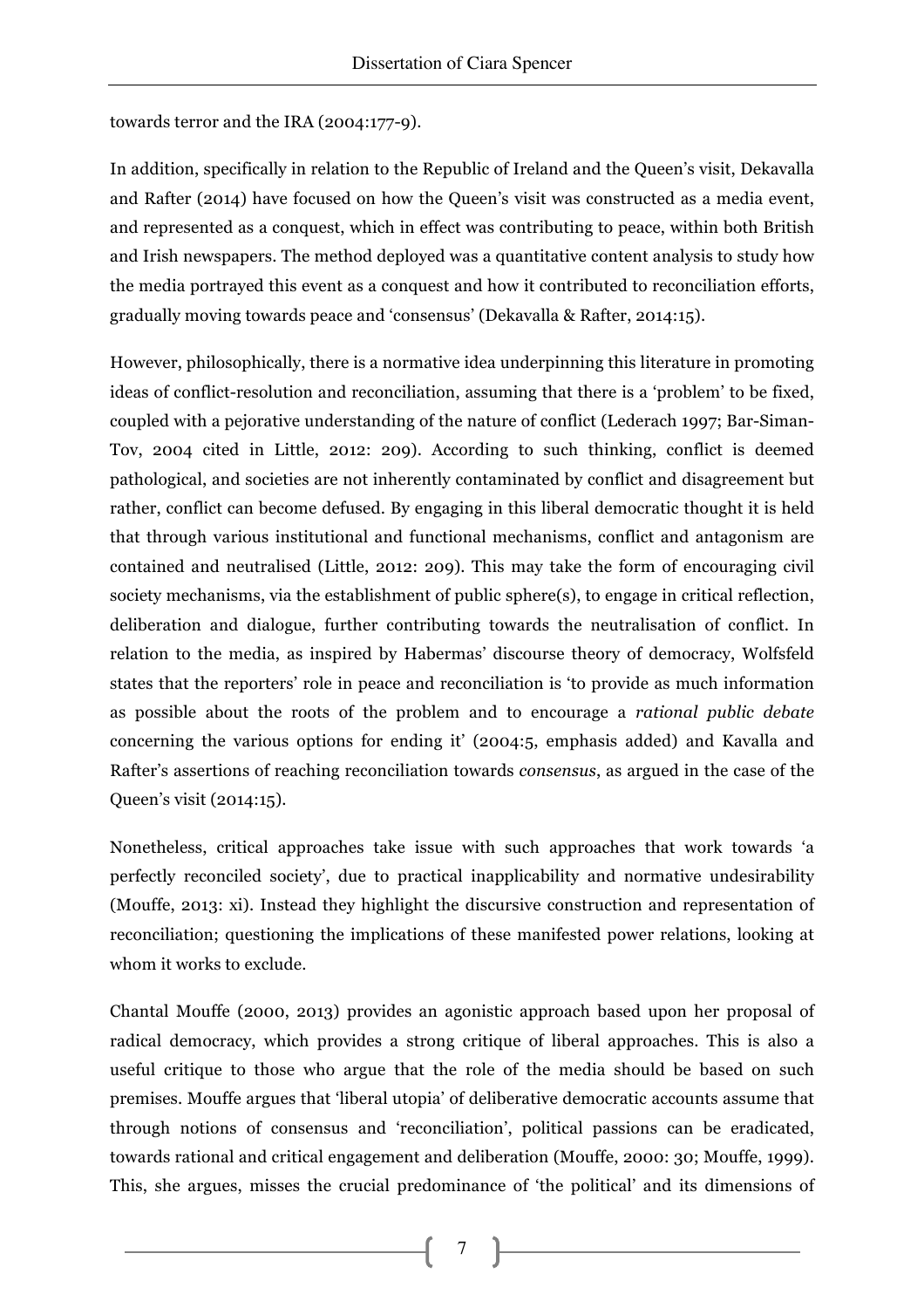power and antagonism (Mouffe, 2000: 31). Democratic politics, Mouffe insists, must 'come from this anti-essentialist perspective in understanding and accepting that the relation between social agents is one from which power is ineradicable' (Mouffe, 2000: 21). In this sense, Mouffe asserts that to base a model of democracy on an ideal of unconstrained deliberation, between free and equal people, towards consensus is politically unfeasible, as it dismisses power relations. Crucial to the relevance of this dissertation, and its interest in the exclusionary, discursive articulation of reconciliation, is how these orthodox approaches exclude 'Other's, in the name of 'reason' and rational consensus, and thus the frontiers between legitimacy and illegitimacy seem independent from power relations, which works to eliminate adversaries, while appearing neutral (Mouffe, 2000: 31). In this sense, it must be recognised how forms of collective identification are constituted through difference, and through acts of power, so that any collective condition of a 'we' requires a 'they' (Mouffe, 2013: 5). Consequently, those who are considered 'unreasonable' and 'irrational' for not engaging within reconciliation and consensus are marginalized from within this dominant order of a reconciled society. This may have a silencing effect in political communication and reconciliation, as also feared by Young (1996). As a result, attempts at rational consensus, through performing 'discursive exclusion', deny the predominance of social antagonisms and disagreement within political and social relations (Howarth, 2006: 105). Ultimately 'the search for a consensus without exclusion and the hope for a perfectly reconciled and harmonious society have to be abandoned' (Mouffe, 2013: xi).

In an interview with Carpentier and Cammaerts, Mouffe (2007: 267) demonstrates how the field of culture and the media create and reproduce hegemonic articulations and hold considerable power in creating common sense, as relevant to the discursive construction of reconciliation. Mouffe asserts that the media's role should be that of a gate-opener, as conceptualised by Manca (1989: 171 cited in Carpentier and Cammaerts, 2007: 969), urging journalists to represent a plurality of citizens' experiences and points of view; supporting voices of all people. Mouffe regards this as a media facilitating agonistic public spaces (Carpentier & Cammaerts, 2007: 974). Such public spaces are not focused on ultimate reconciliation but focused on enabling the expression of dissensus. In this sense, the only type of consensus possible would be coupled with dissent, and will always be 'conflictual consensus' (Mouffe, 2013: 8). Normatively informed by Mouffe's interview with Carpentier and Cammaerts, this dissertation aims to address a lacuna in the literature, whereby there is a need to challenge the discursive articulation of reconciliation in the media, and it's underlying philosophical assumptions of the pathological nature of conflict, using an empirical case such as in the Irish Republic, which lacks critical intervention. This will ask fundamental questions of whom reconciliation works to exclude, through the constant play at

8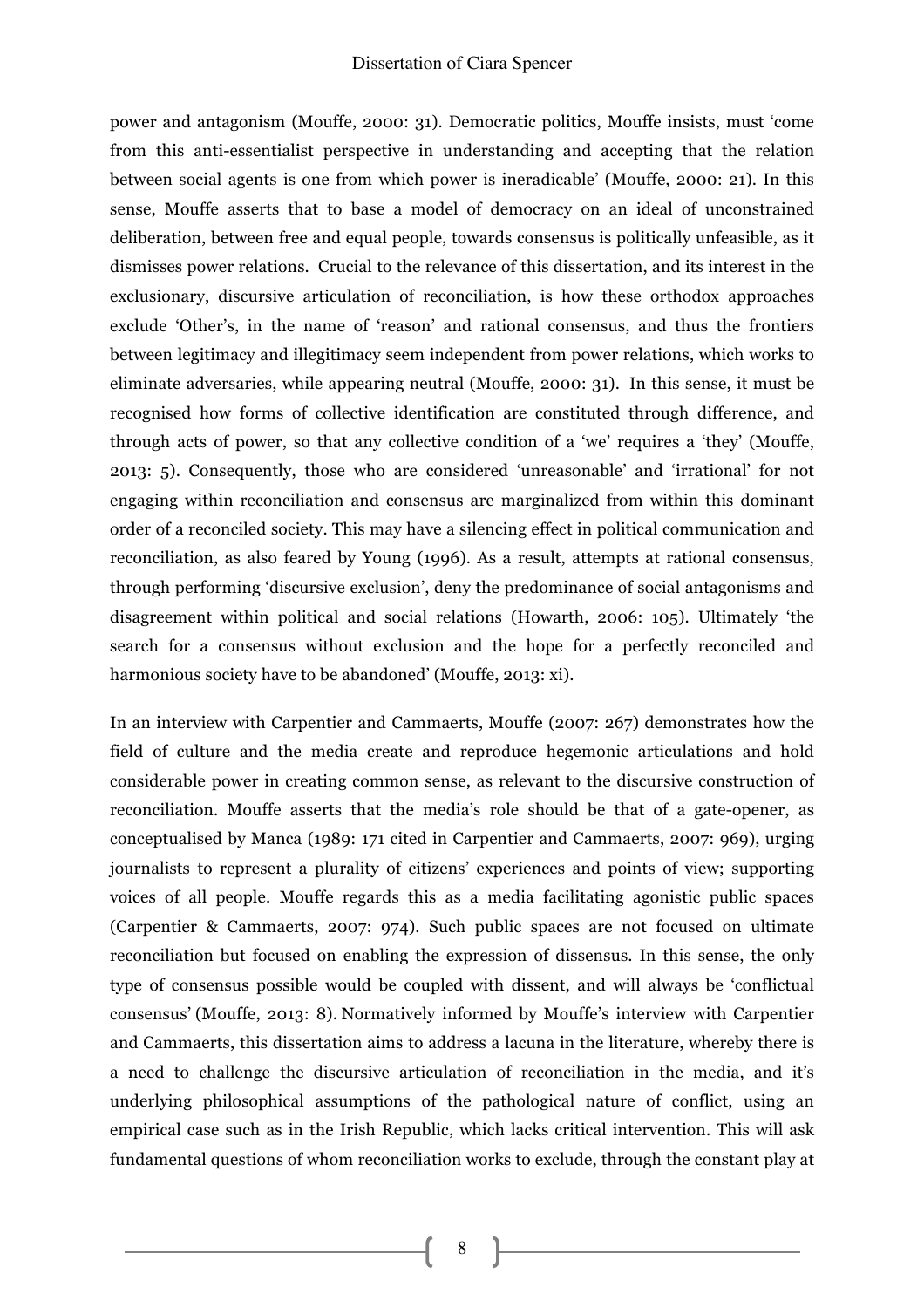boundary work. As Mouffe argues 'you can… have forms of pacification that merely cover-up' conflict (Carpentier & Cammaerts, 2007: 973) and therefore, a theory of articulation, as introduced in the following section, will be mobilized to uncover what is masked under this articulation.

# *A theory of articulation*

Theoretical insights on a theory of articulation can be attributed initially to Laclau and Mouffe, also co-existing with a wider-poststructuralist turn in the field of media and communication research (Corner, 1998). Such research can be typified in its most sophisticated and developed theorization by Stuart Hall, who similarly draws on concepts such as discourse, articulation, ideology, hegemony, identity and representation, with reference to Laclau and his post-Marxist theories (Hall, 1986a, 1986b; Morley & Chen, 1996). These concepts will be introduced and conceptually considered in the following two chapters, as relevant to the theory of articulation.

Articulation, while being a broad concept, can be strategically defined, borrowing Hall's definition as:

…the unity formed by the combination or articulation, is always, necessarily, a 'complex structure': a structure in which things are related, as much through their differences as through their similarities. This requires that the mechanisms which connect dissimilar features must be shown - since no 'necessary correspondence' or expressive homology can be assumed as given. It also means- since the combination is a structure (an articulated combination) and not a random association, that there will be structured relations between its parts, i.e. relations of dominance and subordination (Hall, 1980d: 325 cited in Slack, 1996: 115).

The role of the discursive is crucial in this process of articulation, as Hall posits that what matters in this formulation are 'the particular ways in which these [ideological] elements are organized together within the logic of different discourses' (Hall, 1980c: 174 cited in Slack 1996: 120). However, what is crucial, is that these unified articulations, however stable they may seem, are not determined, absolute or essential but are an articulation under certain historical circumstances (Hall, 1986a: 53).

The origins of the concept, as initially developed by Laclau in *Politics and Ideology in Marxist Theory* (1977), and then adapted by Hall, has built on a number of Marxist thinkers, namely; Althusser, Gramsci and of course Marx himself (while departing in a number of additional ways, as well). From Althusser, the conception of a *complex totality* structured in dominance was developed, which looked at the relationship between various levels that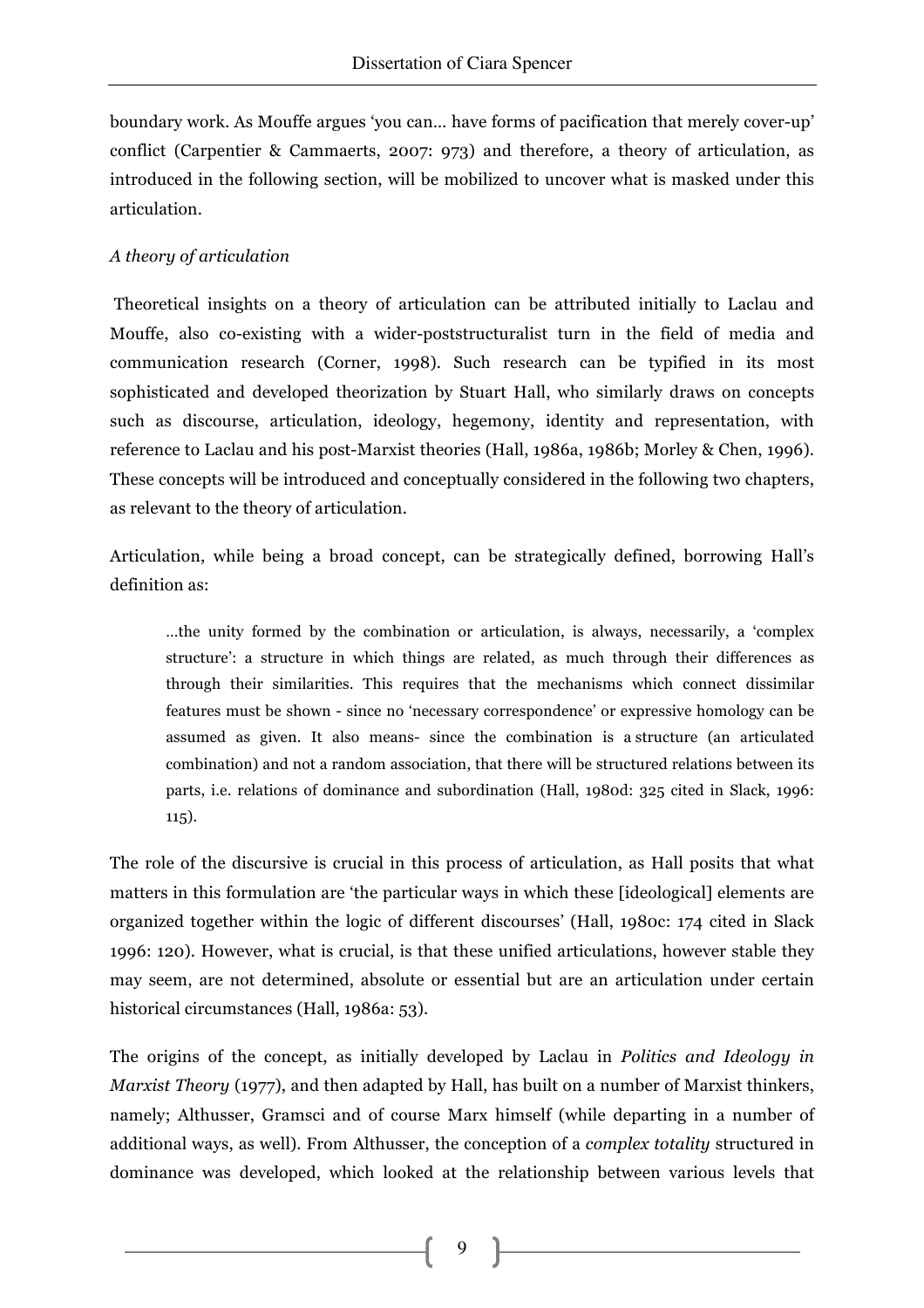become 'articulated' in a complex and contradictory process (Slack, 1996: 117). One of these levels, crucially, is the ideological element, whereby these relations reflect a process of articulation and re-articulation (Hall, 1985). In this perspective, Althusser (1971: 144-145) argued that rather than reflecting the natural social order, newspapers and media texts work to normalize certain practices, presenting its own system of meanings as natural, which are often taken as real, so accordingly they are ideological. Underneath this, Althusser (1971: 146) assumes that the 'ruling class' is active behind ideological state apparatus, such as with newspapers and the wider media, reproducing a ruling ideology, despite its struggles and contradictions. While a noteworthy contribution, Hall resists from reducing everything to class, looking at multiple forms of power relations of domination (Slack, 1996: 121).

Gramsci's notion of hegemony was very influential within the theory of articulation. In *Hegemony and Socialist Strategy* (2001), Laclau and Mouffe theorise how hegemony is always constituted by articulation, as a result of various different and linked discursive elements, which 'is at a given moment accepted as the "natural order", jointly with the common sense that accompanies it, is the result of sedimented hegemonic practices', becoming rigid and fixed (Mouffe, 2013:2). This happens in a hegemonic process whereby social groups actively 'consent' to subordinate status, and then the articulation becomes accepted as a natural order, or accepted as common-sense (Slack, 1996: 117). The dominant group holding resources naturalises its own practices through the control of articulation, and the struggle over meaning is the struggle of articulation, with the media playing a crucial role in this articulatory process.

What is significant for Hall's contribution to the theorisation of articulation is the explanation of how articulation can be re-articulated and contested, which can work to challenge dominant ideology (1996b). In this sense, Hall's arguments have developed since Marx, who in *The German Ideology,* pointed to a society pre-constituted and determined by the material forces of power and history. As Trimbur (1993) demonstrates, post-Marxist thinking has criticised this over-deterministic thinking of the material world, and therefore places emphasis on the discursive in the articulation processes. In this sense, Hall demonstrates, how due to the complex relations between the discursive relations, they are never complete, with no necessary correspondence, and thus can be challenged.

However, where Hall departs from Laclau's theorisation of articulation is that he 'reins in discourse' while insisting that although no practice exists outside of discourse, he does not reduce everything else to it (Slack, 1996: 122). For Hall, it was Laclau's theorisation that offered a way out of Marxist structuralism and reductionism, through thinking of cultural forms in a non-unitary way (Hall, 1986a: 56). Nonetheless, Hall fears that Laclau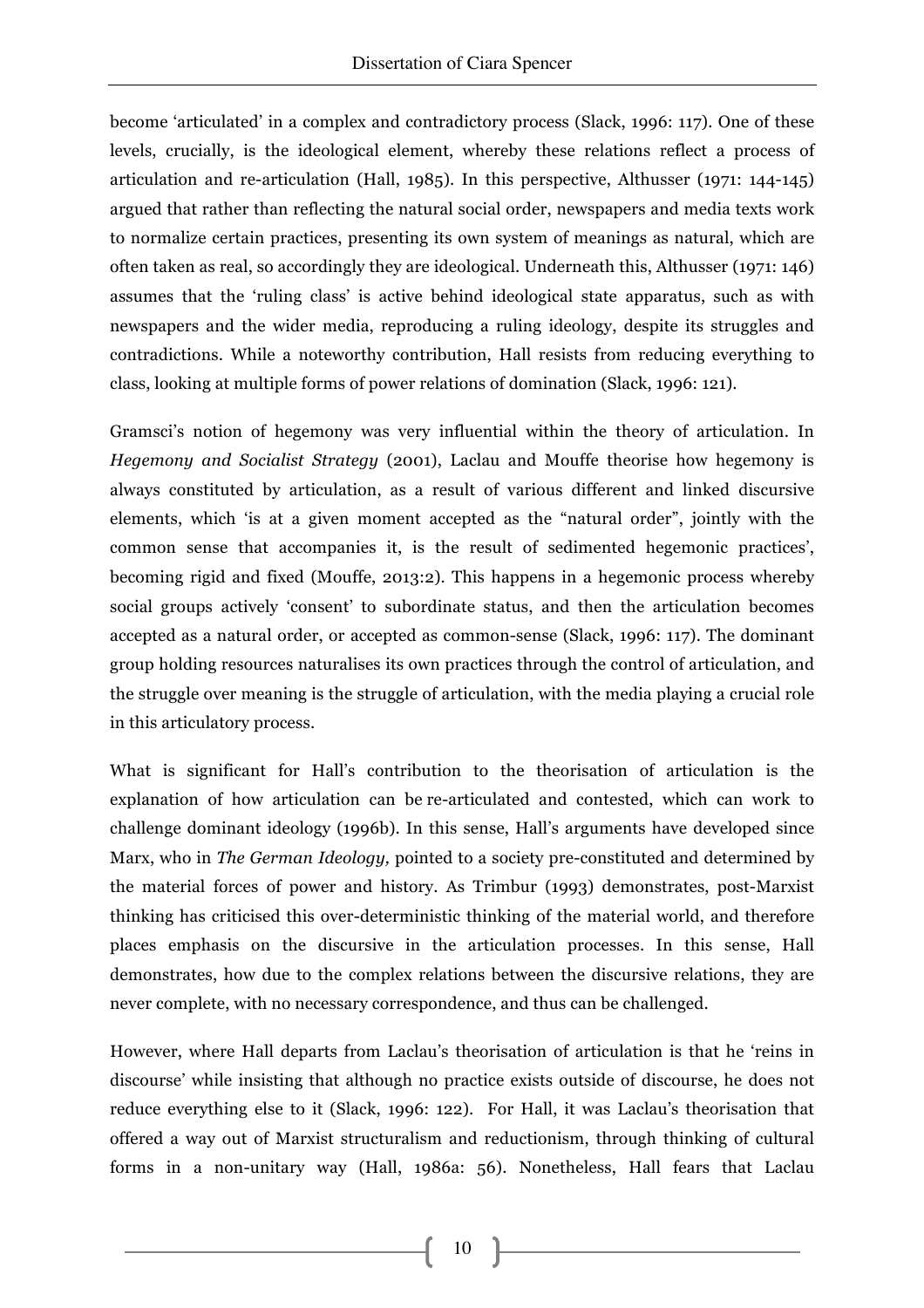overemphasises the discursive as a total reality, losing reference to material conditions, albeit in their determinate discursive form. This is important as it acknowledges how a range of social forces, are complexly articulated in structures of domination, rather than assuming that there is nothing but ideology in its discursive form (Slack, 1996: 122).

As relevant to news journalism, the focus of this paper, the theory of articulation is strategically driven to understand the all-pervasive presence of the political and of power relations. Hall argues that journalists are not immune from ideology, and distinguishes between the formal and the ideological level of news value, whereby the latter level belongs to moral-political discourse present in society (Hall, 1973:180). He asserts that there is a 'double articulation' that 'binds the inner discourse of the newspaper to the ideological universe of the society'; appreciating the crucial role of journalists in articulatory processes (Hall, 1973: 180). As relevant to a critical analysis of media texts, coupled with a theory of articulation, there is awareness that media texts do not merely 'mirror reality', as Fairclough argues, but rather, constitute reality in ways that are dependent on the context in which they are articulated (Fairclough, 1995: 103-4).

As noted by Yin (2005), closely related to Hall's theory of articulation is his theorisation of 'selective presentation', as the primary power of media text (Hall, 1980). This is a process whereby particular discursive elements are allowed to appear, while others are not. Such selection-representation processes define the potential interpretations of a media text and how it is read (Corner, 1983 cited in Yin, 2005: 160). As such, how an event is articulated and represented to its readers constitutes particular and preferred meanings for the audience by highlighting some meanings while excluding others (Carragee, 1990 cited in Yin, 2005: 160). As relevant to the news and journalism in regard to remembering or forgetting past atrocities when re-counting reconciliation, Stanley Cohen writes; 'the media draw the clearest line: the events disappear from "current" news. Wars end with an official peace; famines are declared to be over' (2001: 117). In this case, what is denied presence in the media, as what is declared present within the media, is also part of a conscious or unconscious ideological, articulatory process.

To summarise, articulation relates to the various contradictory elements, which come together within a particular context to produce meaning in the world. Understanding the ways in which these discourses are articulated and understanding their ideological impetus facilitates an understanding of power relationships within society. Taking the idea of identity into account is fundamental to articulation; this leads us to the following section.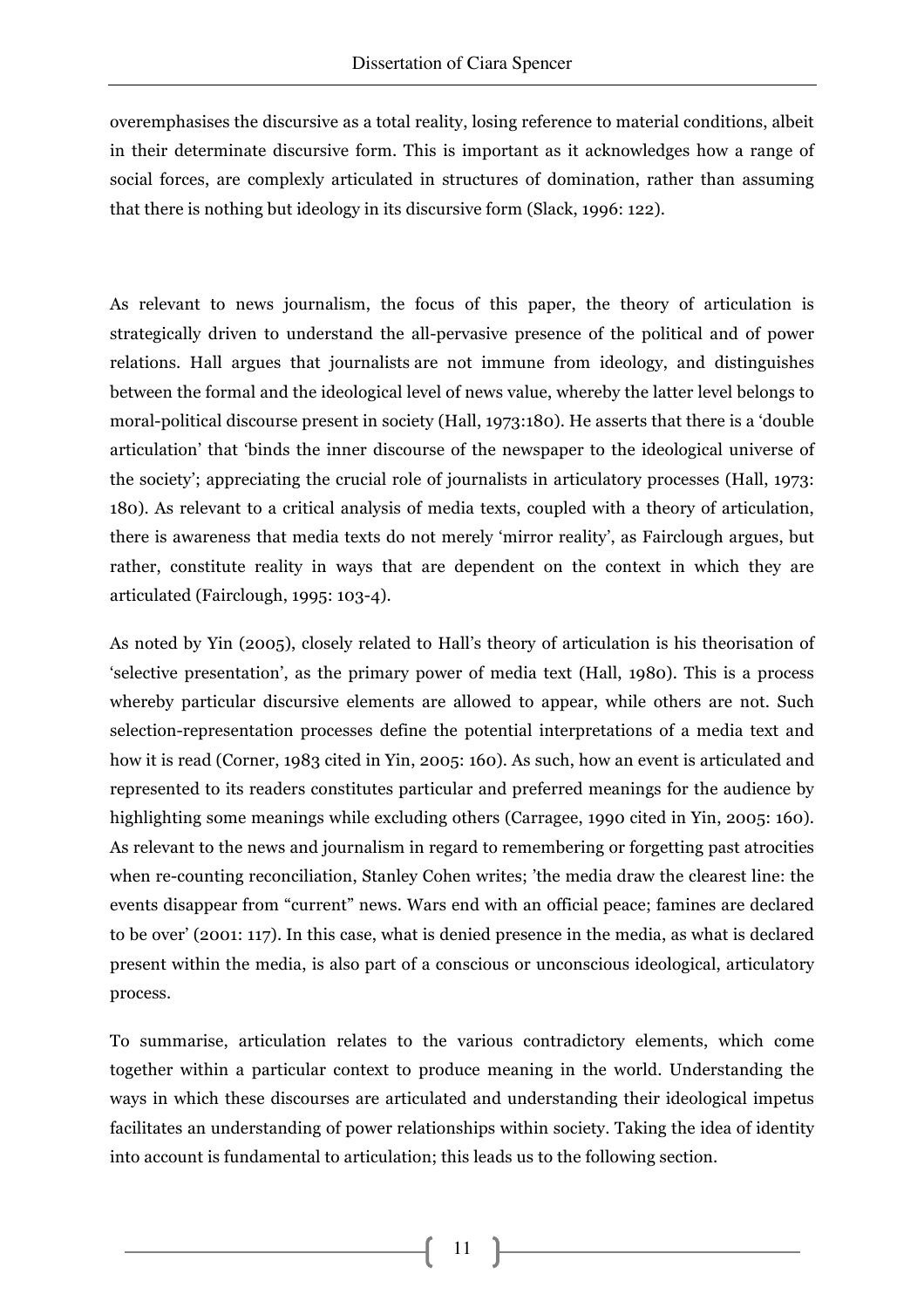### *Identity as a strategic tool*

Intimately related to the theory of articulation is how the process of articulation negotiates subject positions and collective identities leading to 'inside', 'outside' relations. Three main conceptual insights will be drawn, namely; how identities are always fluid in their discursive formation, how identities are constituted through symbolic boundaries of difference and in relation to the 'Other', and finally, how identities within the boundaries are often negotiated through 'a chain of equivalence', in order to reinstate sameness in their common rejection to the 'Other'.

As widely accepted, identities are relational and never fully constituted but rather they are shaped through discursive practices, and although they may seem relatively fixed, they are in fact contingent. In this theorisation, Hall quite persuasively demonstrates the complex process of identification, which he argues is through 'a process of articulation, a suturing, an over-determination…but never a proper fit, a totality' (Hall & Du Gay, 1996: 3). Concurring with Hall, Laclau and Mouffe (2001: 111) assert that identity construction relies on articulatory practices, being a process of contingent and partial fixation of discursive elements, which have no necessary constitution.

Despite the weaknesses of using identity as a conceptual tool, due to its relatively unstable nature, it is important to use it as 'a strategic and positional one' (Hall and Du Gay, 1996: 3), in order to address issues of subordination, albeit real or imagined. It is fundamental in addressing such issues to understand how collective identities are constructed through difference and in relation to the 'Other', as theorised by Hall (1997). It is through marking out and classifying these differences that social orders are produced, with power struggles and domination transcending social relations. As Douglas writes, 'it is only by exaggerating the difference between within and without, above and below, male and female, for and against, that semblance of order is created' (1966: 4).

As relevant to the media, one can note how its principle role, as articulated by Silverstone, is its constant play at 'boundary work' in this production and reproduction of sameness and difference (Silverstone, 2007:19). Building on Silverstone and Hall's work on the production of difference and the relation to the 'Other', Orgad defines two important concepts highlighting the marking of these symbolic boundaries within the media, namely; binary oppositions and stereotypes (Orgad, 2012: 30). Binary oppositions refer to how the meaning of a word is defined by its opposite (Orgad, 2012: 30). For example, we know what innocence means because of what it is not, criminal. The media often holds the power to represent these dialogical positions. These classifications decipher who is an 'outsider' in a social system, excluding those from mainstream society, as produced in relation to the 'insider' (Woodward,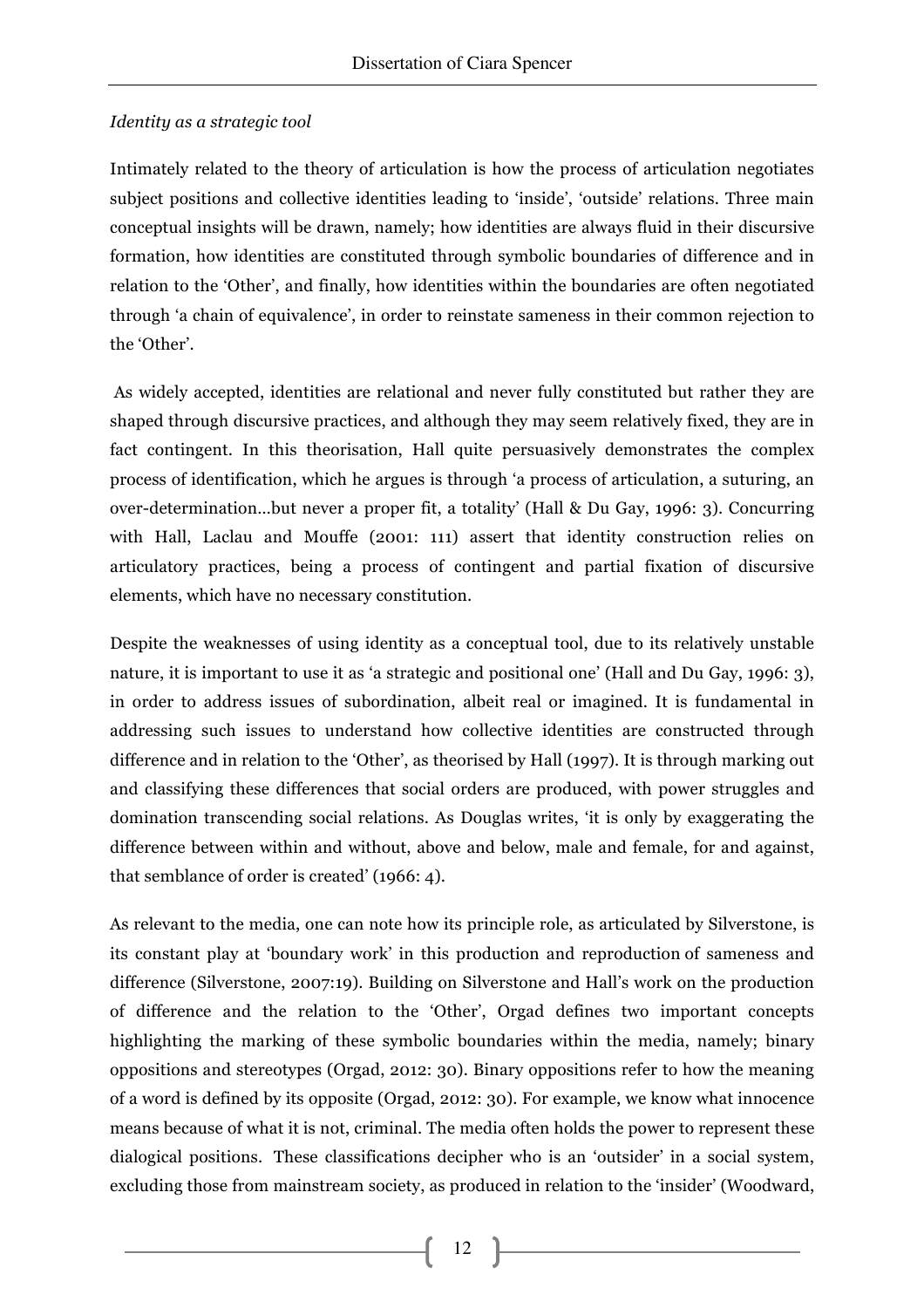1997: 33).

Related to this, is the concept of stereotypes, which highlights the ways in which characteristics and traits are simplified so that they are 'easily grasped and widely recognised', contributing to the symbolic construction and reproduction of the 'Other' (Orgad, 2012: 30). These oppositions are neither neutral nor essential, but rather, they are

inscribed in power relations, contributing to the (re)production of marginalisation and subordination.

As related to forms of exclusion, one can note how this relation to the 'Other', as present in the media, constructs reality in appearing factual and credible, and thus may work to reaffirm a minority's status as the 'Other' (Couldry, 2000: 4). This will be relevant to the Irish case, as forms of political and social exclusion, in identifying how articulations of 'reconciliation' can reproduce 'a stabilization of power that always entails some form of exclusion' as suggested by Mouffe (2000: 104). Ultimately, there is no possibility of complete inclusion within any articulation, always depending on an outside (Carpentier & Cammaerts, 2007: 96).

However, in Georgiou's critique of Barth and his tendency to overemphasise the stability of boundaries, Georgiou argues that Barth fails to appreciate the significance of what happens within the boundaries, and the flexibility of these boundaries (Georgiou, 2001: 42). In this sense, this paper will question how an articulation can negotiate the identities within those that are being reconciled, as in this case Ireland and Britain, being at the same time reliant on the outside of its articulation, the dissident 'Other'.

This will draw on Laclau and Mouffe, who conceptually highlight how social identities are internally constituted, using the terminology of 'logic of equivalence' and 'logic of difference'. In their account they acknowledge how boundaries can dissolve between social groups into a chain of equivalences through sameness and 'simplification', and re-assert antagonistic frontiers in opposition to the threatening 'Other' (Laclau and Mouffe, 2001: 130). Simply put, they become 'equivalent in their common rejection of the excluded identity' (Laclau, 2005: 70). The identities are thus produced through political struggles, and these social antagonisms attempt to destablise the 'Other' identity, while also needing that very 'Other' as a constitutive outside in order to articulate their own identity (Carpentier & Cammaerts, 2007: 965).

# **Conceptual Framework**

This research project is built on the theoretical impetus to critically challenge discursive articulations that define boundaries between the 'inside' and 'outside', producing forms of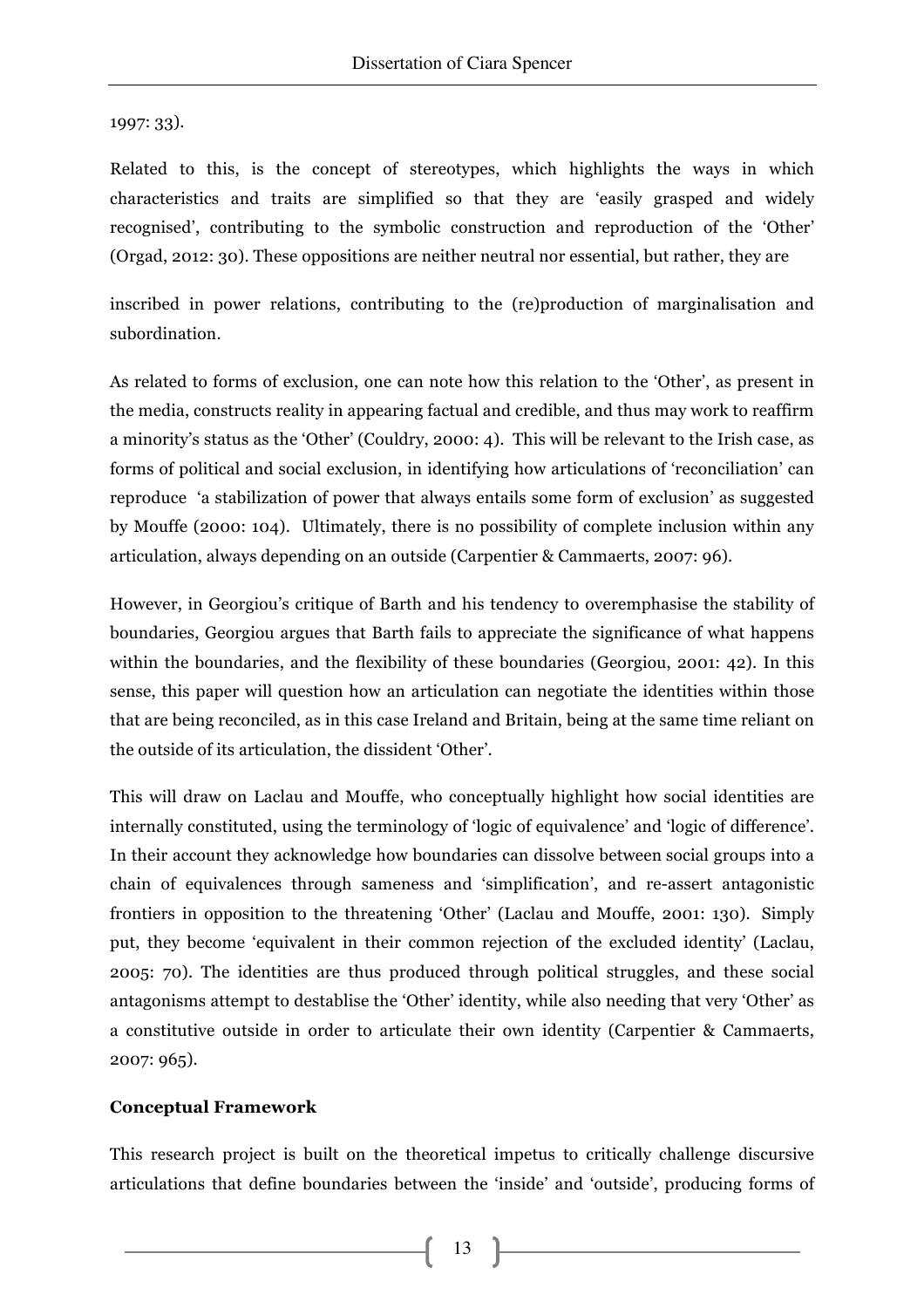social exclusion. It understands the theory of articulation and the conceptual awareness of articulation and identity and difference, as crucial to examining these formations, as relevant to the (re)production of boundary work between sameness and difference, as presented through the media.

Crucially, a text can define, articulate and produce meaning, which can be taken as factual or neutral within the discursive struggle towards hegemonic meaning. Critically analysing these discursive struggles, using a Critical Discourse Analysis (as introduced within the section which follows) necessitates conceptual awareness of binary oppositions and stereotypes, as defined by Orgad, in order to understand how boundaries between 'us' and 'them' are articulated (2012: 30). Additionally, conceptual awareness of Laclau and Mouffe's 'logic of equivalence' and a 'logic of difference' is crucial in appreciating how antagonisms are simplified within the boundaries of the 'we' and the 'dissident Other' (2001: 130).

A critical variety of approaches which challenge discursive constructions of peace and reconciliation were outlined within the theoretical chapter. Informed by an agonistic approach as outlined by Mouffe, a theory of articulation will inform this research strategy, in examining the power relations manifested in a discursive articulation of reconciliation, defining who is inside and who is outside. Crucial to understanding processes of articulation will require conceptual awareness of 'selective presentation'. Selective presentation will facilitate an examination of what is made present within the text but also, crucially, what is absent and denied in the text.

As demonstrated, Laclau and Mouffe's approach to discursive articulations has been rightfully criticised by Hall for reducing everything to discourse (Slack, 1996: 122). With this in mind, I will approach the question using CDA, which acknowledges institutional and material influences such as ownership and editorial procedures, as relevant to the particular newspaper. Additionally, this research will draw on Hall's reformulation of a theory of articulation which identifies the need to look how articulatory processes are never fully complete but are contradictory and open to challenge and contestation.

In the attempt to decipher how an ideological discourse represents the Queen's visit (to the Republic of Ireland) as reconciliation, this study holds a normative ideal towards a more inclusive media, whereby political articulations such as 'reconciliation' are open to challenge and contestation, to accommodate difference and agonism.

# **Research Objectives**

*Research Question:*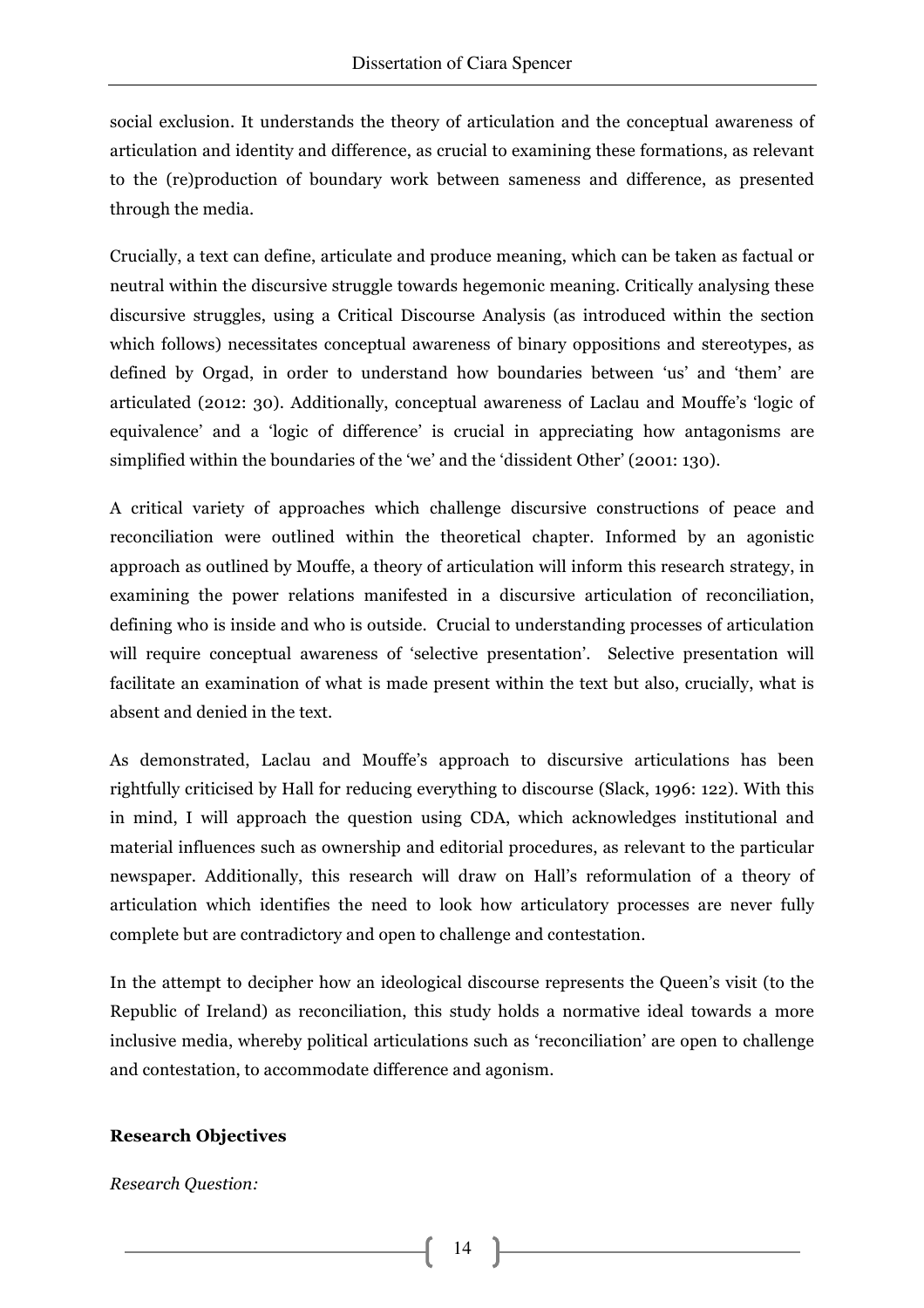1) How are the identities between 'inside' and 'outside' of reconciliation articulated and negotiated in the Irish newspaper coverage of the Queen's visit to Ireland?

In order to answer this question, the following questions will be addressed:

a) How is the majority 'we' represented in binary against the minority 'Other'?

b) Do the journalists simplify antagonisms within the boundaries, to construct a unified 'we' against a unified 'Other'?

c) Do the authors' articulate reconciliation in terms of reasonableness and rationality, in deeming the outside unreasonable and irrational?

d) In what ways are the articulations between inside and outside challenged, if at all?

# **RESEARCH DESIGN AND METHODOLOGY**

#### **Methodology**

This study is examining the articulation of reconciliation within Irish newspapers, using a critical approach to discern how this articulation is represented. This poses fundamental questions as a researcher to ascertain how the text is understood as a cultural practice and how it is 'read' by its audience, requiring a textual analysis to analyze latent meanings, implicit patterns and omissions in the text. Given the assumption that language use is a social practice which is historically situated, and is at the same time socially shaped and socially constitutive of social identities, relationships and representations, Critical Discourse Analysis (CDA, hereafter) is necessary to investigate the newspapers and its signifying power to represent (Phillips, 2006). To this end, CDA will facilitate an awareness of the ways in which articulatory process and identity formations are not unitary or stable, but rather, a product of a particular historical time.

Despite various approaches to study media texts using CDA, for example Teun van Dijk (e.g. 1988), Norman Fairclough (e.g. 2003) and Ruth Wodak (e.g. Wodak et al., 1999), they all unite in their epistemological commitment to critique and are therefore 'problem-driven' (Fairclough, 1995). Uniquely important and relevant is CDA's concern with illuminating patterns of domination within social groups and social identities, which may be excluded, and marginalized through various discursive strategies (Phillips, 2006: 288).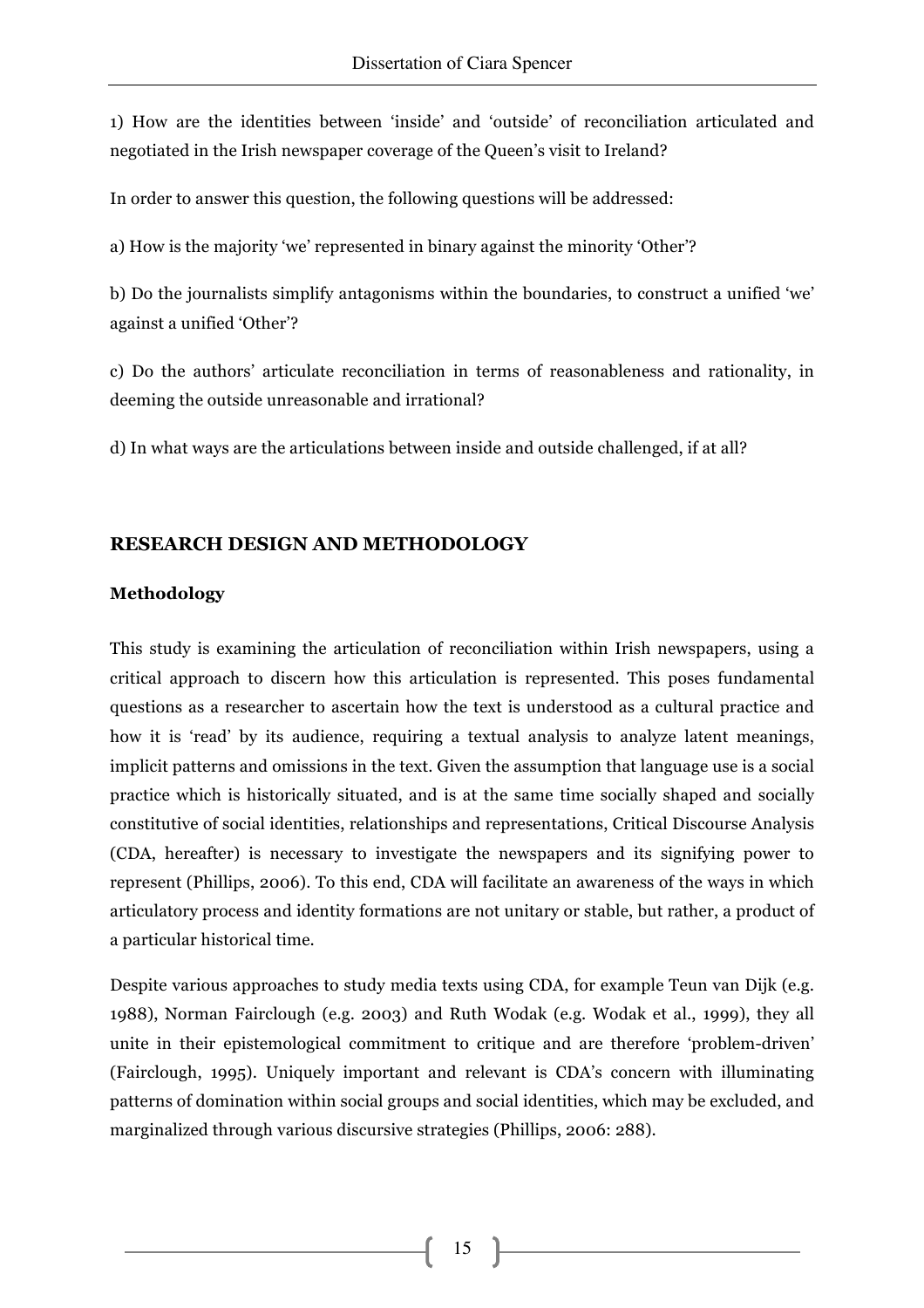Laclau and Mouffe's poststructuralist Discourse Theory (DT, hereafter) would also be a useful methodology in dialectic with the theory of articulation, with its commitment to revealing how social imaginaries are constituted through discourse, never being permanently fixed. However, for Laclau and Mouffe, there is no objective and material reality (or base), but rather everything is a discursive and a political process (Laclau, 1990:33). Instead, CDA distinguishes between discursive and non-discursive practices, acknowledging both economic materialism and discursive practices, as relevant to Hall's theory of articulation. In this sense Chouliaraki and Fairclough argue that discourse theory 'is unable to explain which social forces have greater capacity to effect articulatory changes and why' (1999: 125), for example in explaining how various material factors implicate issues of newspaper ownership, which journalists have the ability to speak while 'Other's do not, and how their political-economic allegiances influence their stance.

# **Limitations**

Although it may be argued that a computer-assisted, quantitative content analysis may reduce bias in revealing unanticipated findings within the texts (Fürsich, 2009: 241), this paper is particularly interested in examining historical context, inter-discursive patterns, and absences within the text, in order to reveal power relations embedded within the text, necessitating a critical and in-depth textual analysis (Fürsich, 2009: 241). For further research this study could be enriched with a combined methodology with its quantitative counterpart, which would facilitate an analysis which addresses the other's weaknesses (Creswell, 1994:22). However, for the purpose and scope of this paper, which necessitates a close, in-depth textual analysis, a mixed methodology would not be feasible in the given limitations of the word count.

Nevertheless, one must recognise that CDA has met with considerable criticism, for asserting that it is too ideologically committed (Tywhitt- Drake, 1999 cited in Carvalho, 2008: 162) or for allowing a biased interpretation of meaning, rather than being objective and impartial (Stubbs, 1997 cited in Carvalho, 2008:162). However, for Fairclough, the 'main way of justifying an interpretation is through text analysis, by showing that your interpretation is compatible with the features of the text' (Fairclough, 1992: 232). In addition, in remaining reflexive of particular biases, despite having both Irish and English parentage, the writer has no direct historical exposure to past conflict or trauma, and worked to remain diligent to not misinterpret or exaggerate consistencies embedded in the texts. It is therefore necessary to state that the analysis of these texts presented are not claiming representation of the newspapers, or of Irish journalism, but rather revealing patterns in media discourse and how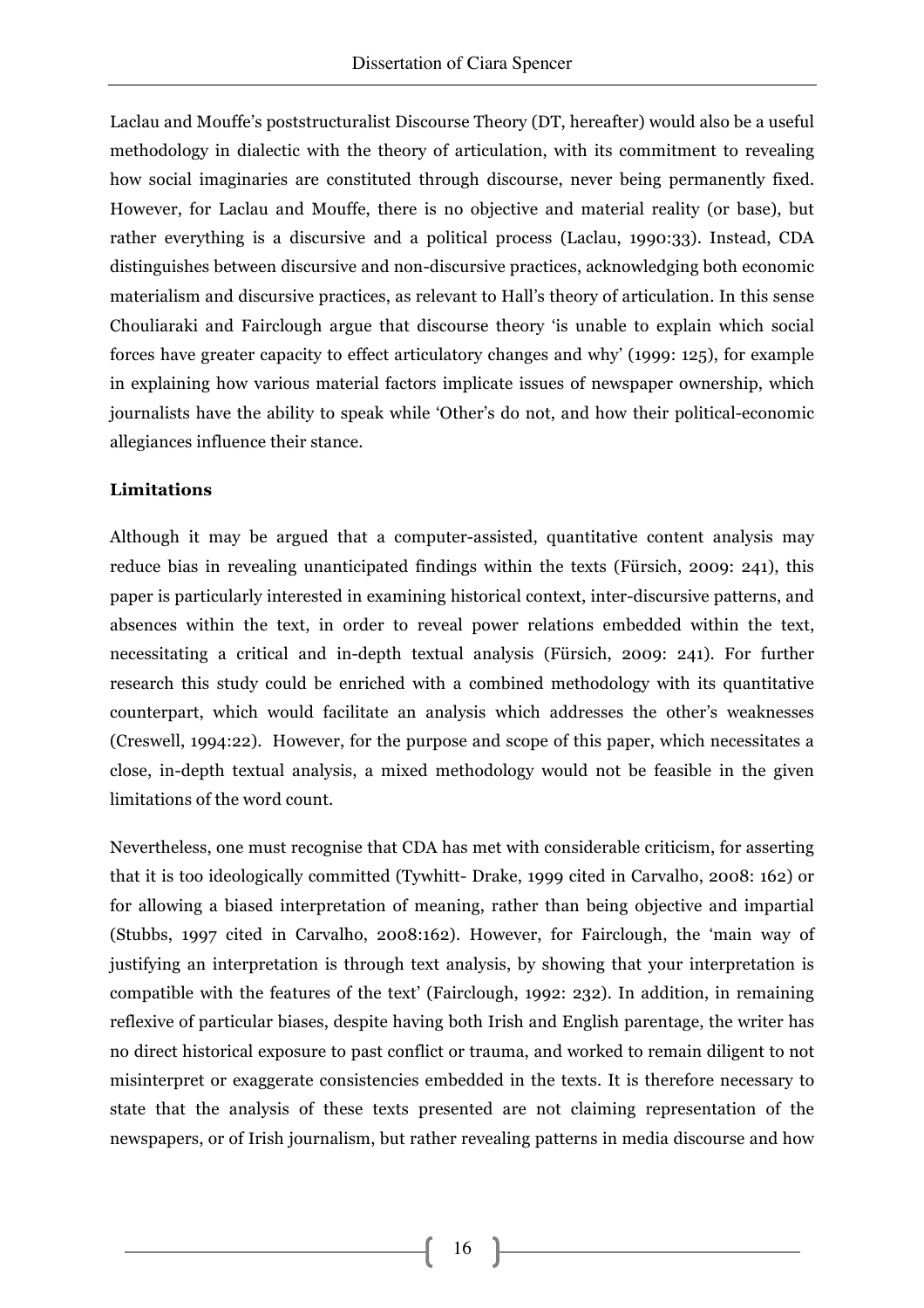they participate in the symbolic work of division, with the purpose of shedding light on this topic for further research.

### **Sampling**

CDA will be utilized on a total of nine articles, three from each newspaper selected. The newspapers selected were chosen on the basis that *The Irish Times* and the *Irish Independent* are the two most widely read daily newspapers in Ireland, with the *Irish Independent* having the highest daily circulation. The *Sunday Independent* is the most read Sunday newspaper with different editors to those from the *Irish Independent*, albeit some of the same journalists. Within the pilot study conducted, the need to select a smaller portion of articles than initially anticipated was clarified due to the depth of analysis this CDA framework necessitated.

Purposive sampling, as opposed to random sampling, has been the methodological tool operationalized, selecting texts in light of research objectives. This was with the intent not to yield generalizable results, since they are too unique and context-dependent, but as put by Chouliaraki in the *Spectatorship of Suffering* 'the example bears the power of particular knowledge that always articulates with theoretical insight' ( 2006: 9). The following criteria were established for the purpose of theoretical insight: 1) the texts were contributing to the articulation of reconciliation, and 2) addressing inside/outside relations between those within reconciliation, in difference to the 'dissident 'Other''. The amount of data was then reduced through using key words as relevant to the criteria established which was conducted with the assistance of two newspaper archive databases. This included Irish News Archives and Nexis UK, which enabled access to the three selected newspapers.

Van Dijk notes how meanings may be implicit within a text framed through local discursive strategies of argumentation, and therefore reconciliation may not be articulated explicitly in the terms 'reconciliation', requiring a more in-depth sampling strategy rather than simply searching 'reconciliation' (Van Dijk, 1998: 31). The first term used was 'Queen's visit' followed by terms used either separately or together in order to retrieve a representative result: 'reconciliation', 'peace', 'dissident' and 'republican'. The former two terms were used in order to retrieve results of how reconciliation was articulated and the later two terms were used to retrieve articles that displayed how the 'outgroup' of those who have dissented from reconciliation efforts were represented.

17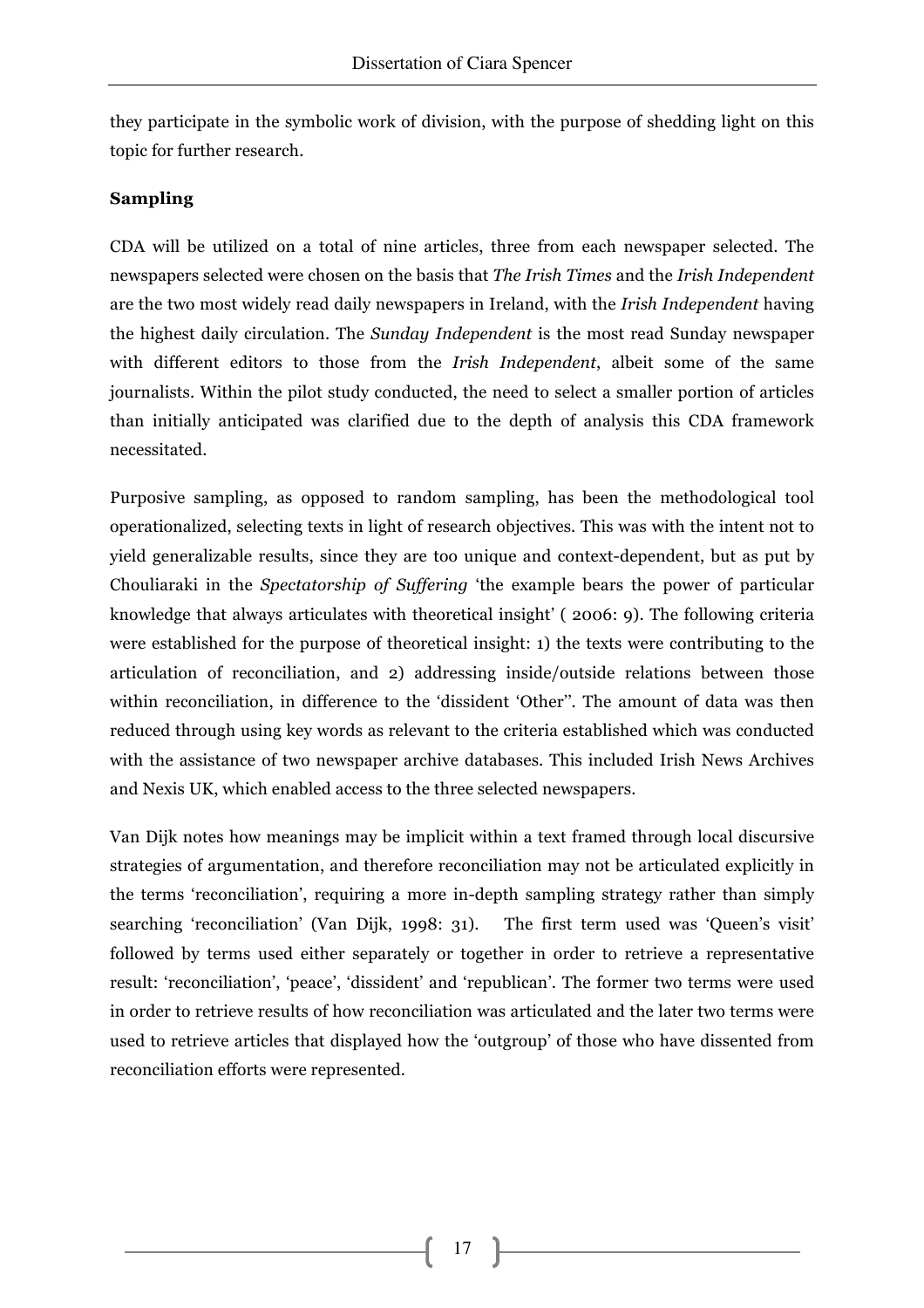### **Framework of analysis**

As CDA is a theory-driven method of analysis, and requires a trans-disciplinary methodology, it is important that the research strategy works dialectically with theoretical insights of the theory of articulation and identity formation.

This study will principally draw on Fairclough's framework of analysis as developed in several instrumental books contributing to CDA, including *Discourse and Social Change* (1992), *Discourse in late modernity,* as written with Chouliaraki (1999), and also most relevant for this study *Media Discourse* (1995)*,* whereby he sets out a decisive framework for the analysis of the media and news. He proposes a three-dimensional framework, covering micro and macro analysis. Namely, this three-dimensional analysis of communicative events is as follows: 1) analysis of text and its linguistic features, 2) analysis of discursive practice and processes of production, consumption of the text including its intertextuality and interdiscursivity, and finally, 3) as related to social practice and how the communicative event relates to the 'production, reproduction, or transformation of relations of domination' (Fairclough, 1992: 87).

However, Fairclough articulates the necessity of placing emphasis within your own framework (1995: 62). As such, while maintaining a close analysis of the text at all times, the second-level of analysis that deciphers discursive practices, will enable an appreciation of how text production, within this research project, is an outcome of numerous professional and institutional processes (Fairclough, 1995). As inspired by Van Dijk's (2009) cognitive framework, an appreciation of cognitive frames in relation to the journalists and their institutional environments (i.e. newspaper employment) will be important in deciphering political affiliations of the newspapers, and historical context as related to issues to reconciliation (such as pro/anti-partition, pro/anti-British, pro/anti-republican, etc.).

Mechanisms of intertextual analysis will support this analysis, and according to Isaksson intertextuality is relevant to a theory of articulation in emphasizing the crucial premise that prior discursive practices, and these newspaper texts, will build on prior discursive patterns (Isaksson, 2011 cited in Rear and Jones, 2013). Intertextual analysis, as taken up by Fairclough, shows 'how a text responds to, accentuates, and reworks past texts, and in doing so helps to make history and contributes to wider processes of change' (Fairclough 1992: 102).

Despite philosophical differences with DT (as previously outlined), this study will draw on conceptual tools as presented in DT in light of the research question and its object of enquiry, precisely looking at the articulatory processes of reconciliation and what is included and what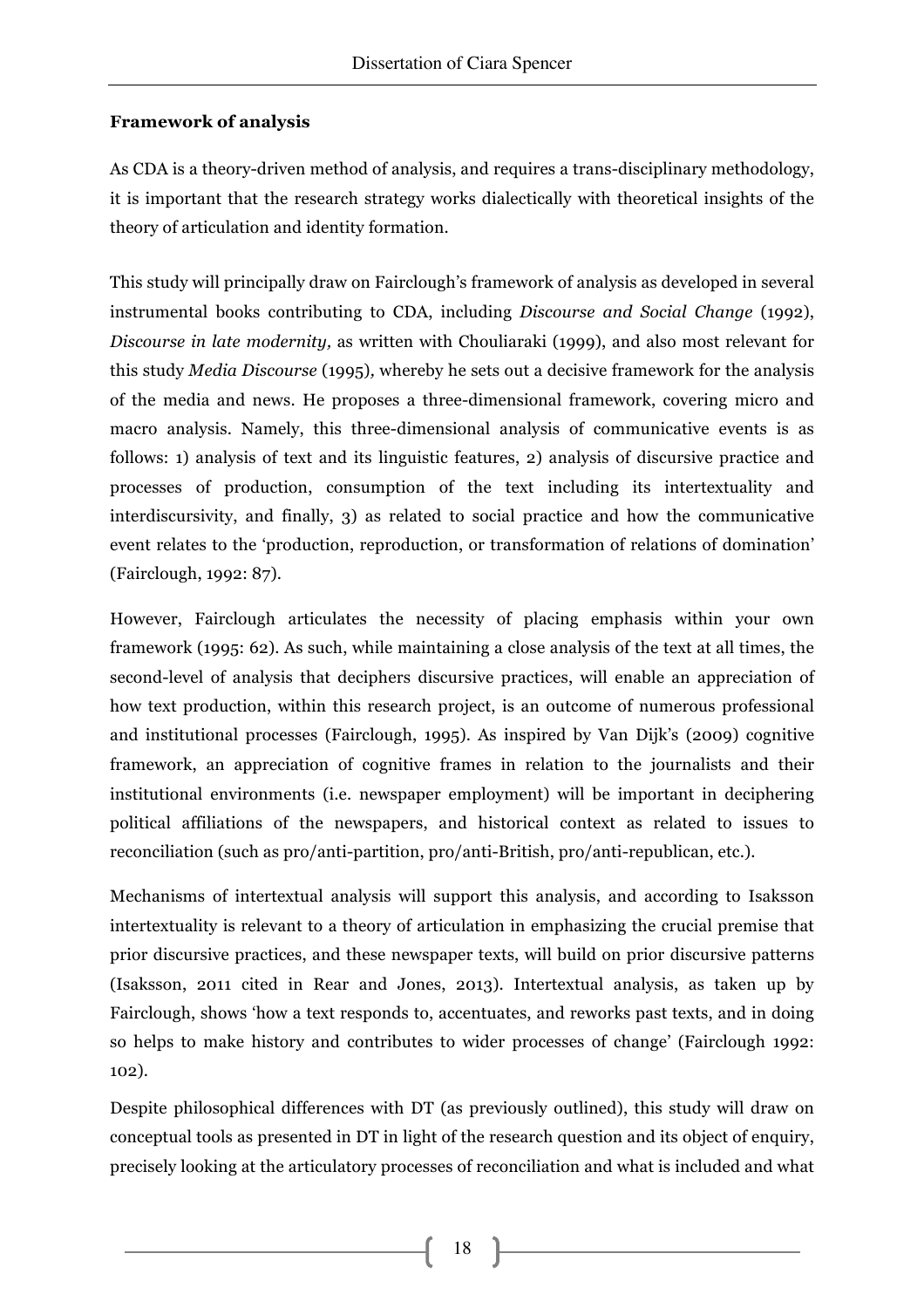is outside. As Fairclough and Chouliaraki argue in *Discourses in Late Modernity* (1999:124), concepts Laclau and Mouffe theorised such as 'equivalence/difference', as outlined in the theoretical chapter in relation to articulatory processes, are valuable in the analysis of discourse. This will support an analysis of articulation at a more discursive level.

#### **Newspapers and political affiliations**

Relevant to the sample and the contextual media landscape of Ireland, is the political affiliation of the newspapers. While this paper is not claiming to generalize, it is widely assumed and accepted that the *Irish Times* holds a liberal agenda and prides itself upon, as stated by Conor Brady, the editor of The Irish Times for 16 years (1986-2002), 'We are a liberal newspaper and don't pretend to be anything else' (Conor Brady, quoted in Corcoran, 2004: 37). In addition, its ownership is a complex charitable trust and not directly answerable to shareholders, which has been described as being similar to the Guardian in the UK (McMenamin et al, 2013: 6).The Independent News and Media group is the dominant actor in the Irish media landscape, being the largest newspaper group, which includes the *Irish Independent,* the *Sunday Independent,* and the *Sunday World.* With the *Irish Independent* qualified as more centre-right to the *Irish Times* (Brandenburg, 2006: 300).

In terms of political affiliation, Brandenburg (2006) produced a qualitative and quantitative study of campaign coverage in the 2002 General Election and demonstrated how Sinn Fein (a Republican and anti-partition party, with a left-wing political agenda and the fourth largest political party in the Irish Republic), was the party marginalised most in mainstream newspaper coverage. In addition, although the *Irish Independent* in general was considered to produce most balanced coverage on political parties, Sinn Fein was a critical exception, receiving predominately negative attention, in comparison to the others. It is understood that the Independent group have evaluated Sinn Fein largely on its nationalist agenda (Brandenburg, 2006: 311)*.* 

#### **ANALYSIS AND INTERPETATION**

#### **Articulation of a unified 'we'**

In order to appreciate how 'ingroup' and 'outgroup' relations are established within reconciliation, it is important to firstly look within the boundaries. In relation to a common, unified 'we', a chain of equivalence, as conceptualised by Laclau and Mouffe (2001), is constructed through the representation of 'sameness' and the simplification of historical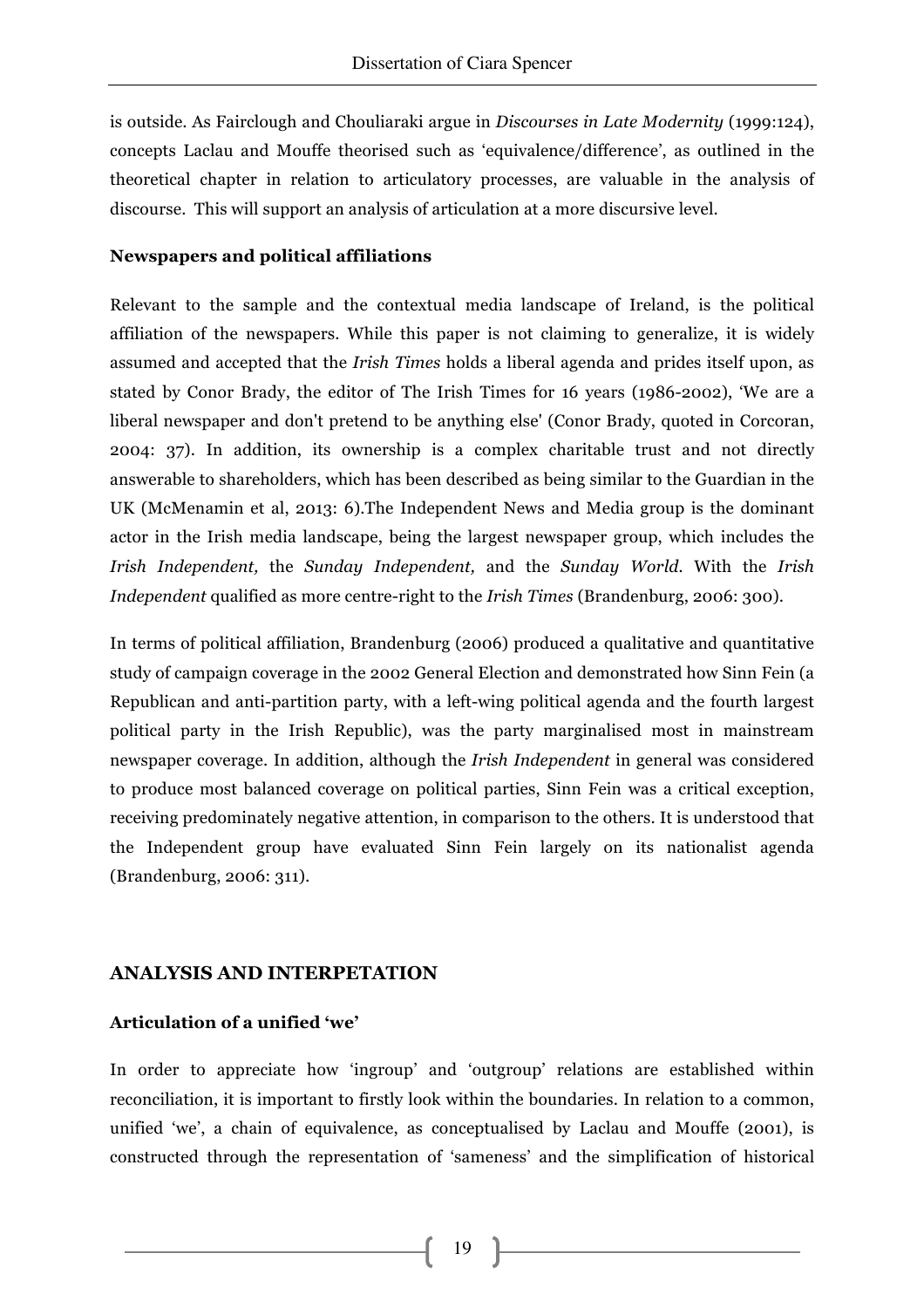differences and antagonisms between Ireland and Britain. This dissolves the boundaries between these social groups, to then exert new antagonistic frontiers. This is achieved through selective presentation, whereby various discursive elements are made present, while others are excluded, encouraging certain preferred readings (Carragee, 1990). In this sense one can see how there may be a denial of certain collective memories in order to conceal the troubled past.

In an article published by the *Irish Independent*, written by Enda Kenny, a number of word choices reinforce a narrative of reconciling differences through the theme of friendship and reconciliation. Contextually, Kenny was (and remains) leader of the Irish Fine Gael party (historically pro-partition), and was elected Taoiseach of Ireland in March 2011. This would imply the *Irish Independent'*s support for Kenny and Fine Gael, while also one can assume it was in Kenny's political interest to represent the visit as a significant milestone in diplomatic relations, as an accomplishment under his leadership. In this article, he uses words such as: 'closeness', 'partnerships', 'mutual respect', 'friendship' (Appendix 1, Article 3). As exemplified in the opening sentence he states that the Queen's visit:

…will be significant in that it will mark the *excellent relationship* that has developed between our two sovereign states, based on *mutual respect*, on *partnership* and on *friendship* (Appendix 1, Article 3, emphasis added).

Through a narrative of 'friendship', 'closeness' and 'reconciliation', there is a simplification of difference through a chain of equivalence, whereby Irish and British historical antagonisms appear to be removed, for example their colonial relationship is left absent. Drawing on Halliday, Fairclough states the need to look at modality within a textual analysis and how local cohesion relates to ideological motivations, in a discursive struggle to construct reality (Halliday, 1985 cited in Fairclough, 1995: 131). For example, Kenny writes 'It *reflects* the closeness of our ties to each other' and 'Royal visit *will be* seen as symbol of reconciliation'. Through categorical word choices such as 'proves', 'reflects' and also in the use of modal verbs 'will be', these texts position the reader to accept the preferred reading that this is true, as if it were common-sense.

When Kenny does historicise the Queen's visit, it is brief and selective, as revealed in these two extracts (Appendix 1, Article 3):

The Northern peace process has brought Ireland and Britain closer together, not only because it has gone a long way to removing a serious issue between our countries but also because the peace process itself was necessarily a joint British-Irish project, driven jointly by successive governments in London and Dublin.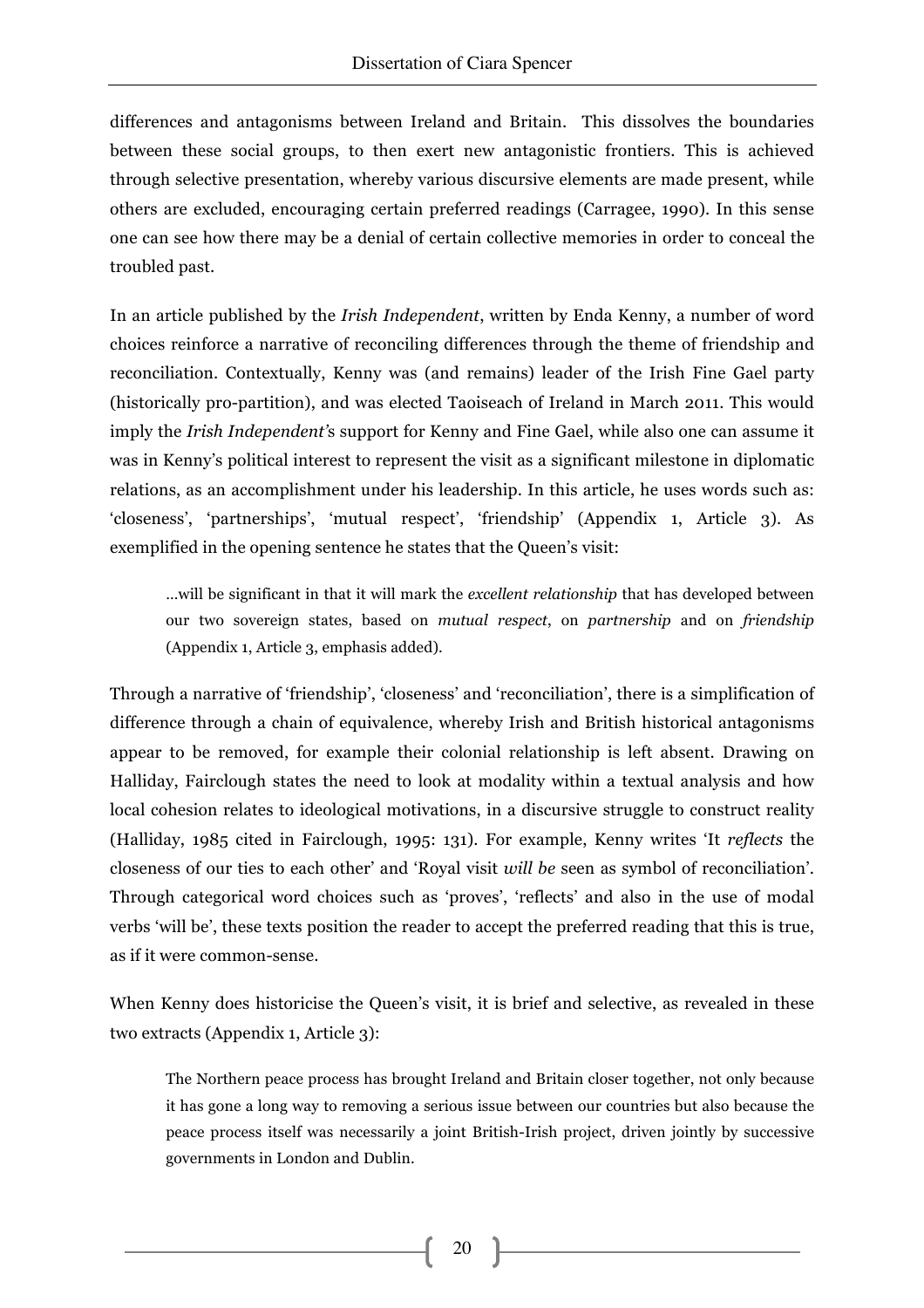The visit symbolizes the end of centuries of division and divisiveness.

In the first extract, Kenny uses what Fairclough (1995) has termed 'intertextuality', defined as a blended articulation, building on previous historical texts in order to legitimise a certain worldview. Kenny has selectively drawn on historical memories of peace and the culmination of conflict when speaking of the 'peace process', as opposed to collective memories of colonialism and violence. In addition, he articulates the 'end' of division and speaks of having gone a long way to 'removing a serious issue'. Vaughan-Williams (2008: 42) argues how narratives of 'beginnings' and 'endings' in relation to Northern Irish discourses on reconciliation, work to control and marginalise communities who are antagonistic, ultimately delegitimising those who feel conflict has not finished, and peace has not yet begun.

Similarly, in an additional *Irish Independent* article written by Tom Brady, intertextuality is used when referring to the historical context of the Good Friday Agreement of 1998 in stating they have now reached 'the full implementation of the Good Friday Agreement' (Appendix 1, Article 1). This again implies an ending in writing 'full implementation'. However, as demonstrated by Wilford and Wilson, there have been more shootings, beatings and injuries (although not deaths) linked with paramilitary conflict in the period from 1998 - Easter 2003 (post-GFA) as compared to the same five-year period between 1993 and 1998 (Wilford and Wilson, 2003: 8 cited in Vaughan-Williams, 2008:38). This challenges Brady and Kenny's remarks, which aim to overcome the legacy of history, through closure and reconciliation, which again reveals what has been left absent.

A simplification of antagonisms is also discursively articulated in another article published by the *Irish Independent*, as these extracts exemplify:

The partnership and that friendship do not prevail only at the level of politics, administration or commerce, but to *every aspect* of the two islands' life (Appendix 1, Article 2, emphasis added).

We speak the same language. We watch the same television programmes. We read the same authors. We share much of a long history (Appendix 1, Article 2).

Coupled with this emphatic tone to reproduce sameness through the repetition of 'we', at the expense of recognising difference, the author only briefly acknowledges the past when she writes about the 'old, unhappy, far-off things and battles long ago' (Appendix 1, Article 2). Her lexical choices emphasise that it was 'old' and 'long ago', which certainly constructs them as isolated from history, something Herman and Chomsky have argued is a mechanism used within news reporting to construct degrees of presence so that historical context may appear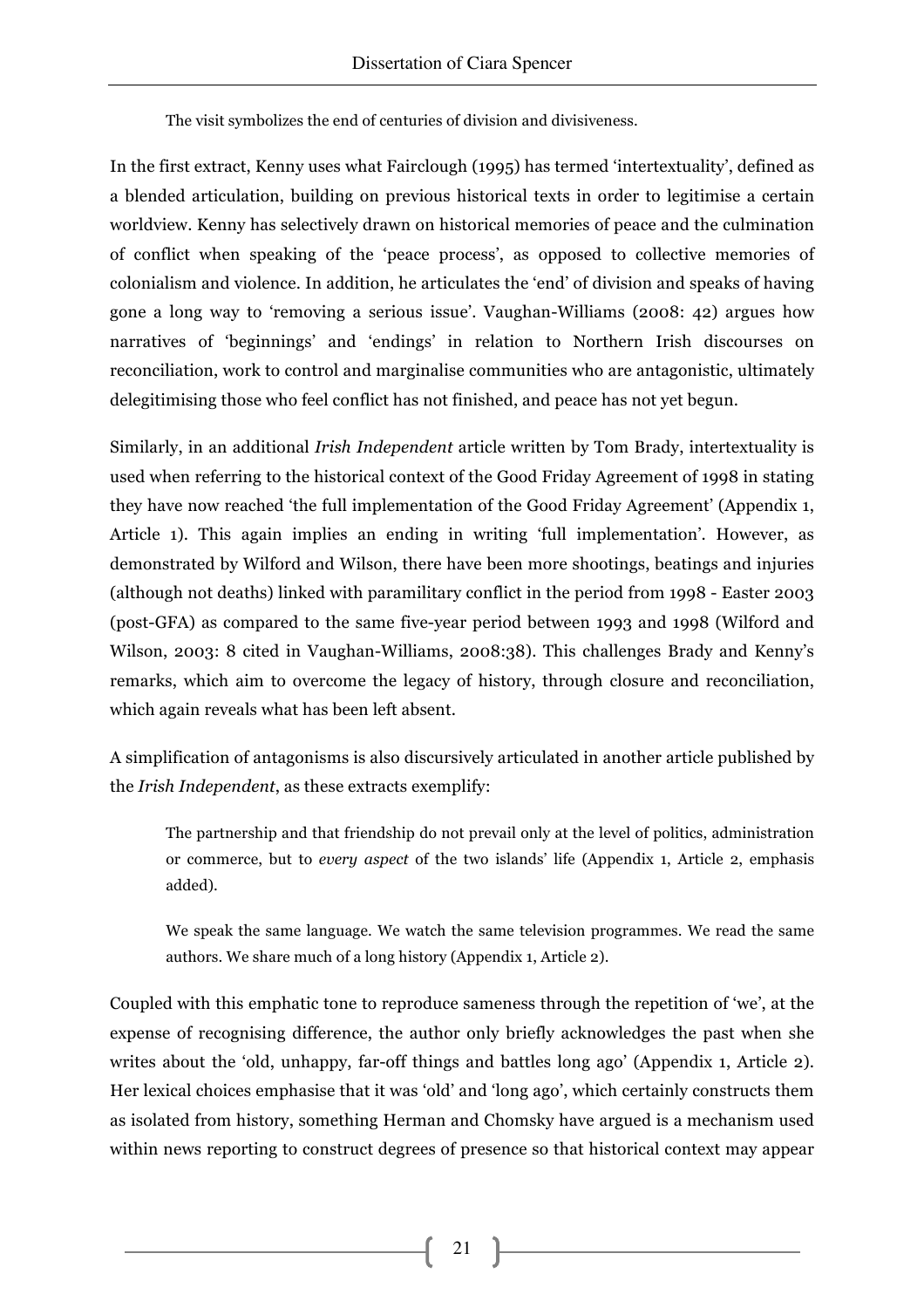absent or simplified in order to evoke a preferred reading (Herman & Chomsky, 1988 cited in Fairclough, 1995: 106).

This is also a theme apparent in an article published in *The Irish Times* written by Stephen Bates, headed: 'Queen's visit demolished age-old *myths*' (Appendix 1, Article 8, emphasis added). The choice of word 'myths' implies that these are stories of the past, suggesting them to be false, which renders those who ascribe to these collective memories as illegitimate. Throughout this article Bates continues to use metaphorical language to represent the death of the past, which is reminiscent of what Cohen (2001) terms a 'state of denial' when news has the power to deny past atrocities, drawing lines between what is remembered and forgotten. For example, Bates writes 'her visit seems to have *killed* some suppositions on both sides' and 'the last symbol of the old British ascendancy, which actually *withered and died* many years ago'(Appendix 1, Article 8, emphasis added). This reflects an abandonment of Irish nationalist popular memory of historical tragedy and suffering. Additionally, Bates uses a vivid metaphor to reinforce the assumption that the past should be forgotten, when he writes;

will the naysayers finally realise... this is a country that ceded independence to much larger countries across the world, usually without bloodshed - and 100 hundred years ago legislated to give home rule to Ireland too - but I suppose we should not hold our breaths that the old scab will no longer be picked (Appendix 1, Article 8).

According to Fairclough (1995: 71), metaphorical language is an interdiscursive technique used in news media to draw on popular memory, claiming to share memory and culture. Irish readers may relate to this metaphor, visually viewing the past as healed over, which as a social practice works to suppress the past. This is constructed in binary against the forwardlooking, visionary 'we' in writing the 'the royal visit offered a *vision* of what a more mature relationship with Ireland could bring' and in saying the visit provided 'a *vision* of what our joint futures might become' (Appendix 1, Article 8, emphasis added).

This juxtaposition between those left in the past in comparison to the visionary 'we' is also exemplified in an article published by the *Sunday Independent,* written by Ruth Dudley Edward who quotes Queen Elizabeth as remarking on 'the importance of forbearance and conciliation. Of being able to *bow to the past* but not be bound by it' (Appendix 1, Article 6, emphasis added) which is immediately juxtaposed against her following sentence which writes: 'A lesson our political necrophiliacs could usefully learn' (Appendix 1, Article 6). The coined term 'political necrophiliacs', is a vivid and hyperbolic metaphor, which denotes making love to the dead, implying a disturbing obsession with the past. This may also have an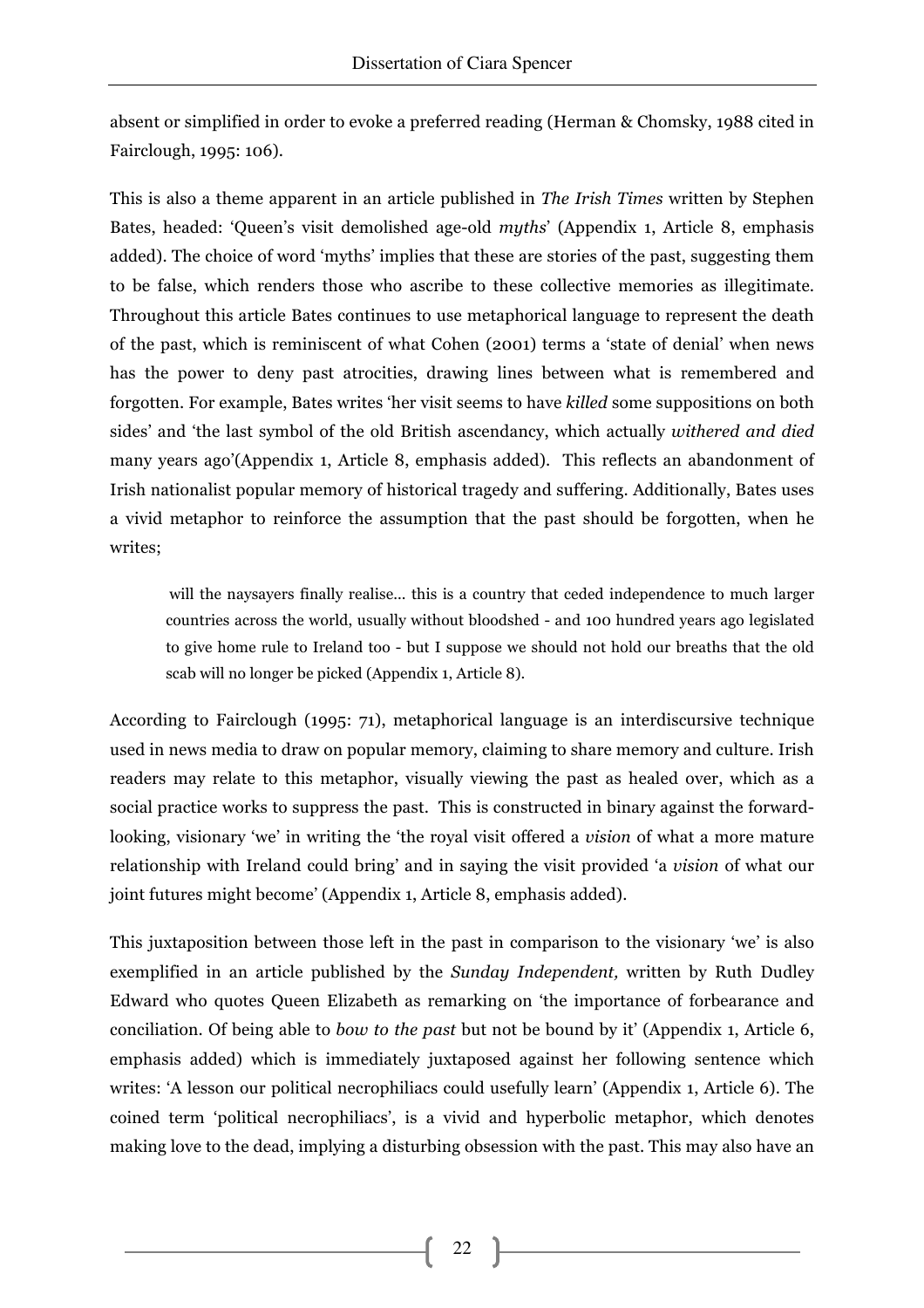ideological effect on the reader, in associating republicans with necrophiliacs. This similarly contributes to a denial of the past, in the attempt to reinforce a collective 'we'.

When noting what is absent within these texts, one must contextually acknowledge how within the same month on May  $17<sup>th</sup>$ , 2011, only days preceding the Queen's visit, bereaved families of the Dublin and Monaghan bombings (1974) wrote an open letter to the Queen to mark its 37<sup>th</sup> anniversary. These bombings had resulted in 34 deaths. Within this open letter, families of victims requested that the monarch urge David Cameron to open secret files that had previously been withheld during an inquiry. It was believed that the atrocities were carried out by loyalist paramilitaries potentially with British state collusion. The complete absence of this from all the articles published by both the *Irish Independent* and *Sunday Independent* reinforces how there is a simplification of antagonisms and differences, in order to reinforce the unified 'we'. This reflects what Dawson has termed 'institutional amnesia' as extended to 'cultural amnesia' in the media, whereby there is organized forgetting, leaving absent memories of the conflict (1999: 183). Revealing this exclusion from the texts highlights the patterns of domination, whereby those who have not forgotten this past, for example bereaved families, are marginalised.

Not only is there denial of the past, but there is also a re-articulation of collective memory in order to encourage a particular preferred reading. In this account Ruth Dudley Edwards, a well-established Irish journalist for the *Sunday Independent* writes,

We're not the Most Oppressed People Ever (MOPE). Actually, we're among the Least Oppressed People Ever (LOPE). As colonial masters go, the British were benign (Appendix 1, Article 6).

She goes on to recall events such as the atrocities at Croke Park, where fourteen Irish nationals were shot and killed at a football match. This followed a series of shootings the previous day where fourteen members of the British Forces were left dead. In her account, Dudley Edward writes how the Queen was simply being courteous when visiting Croke Park as 'she will have been fully aware that the murders there were a response to brutal assassinations, that some of those who fired were Irish' and she then writes how this is 'a perfectly decent alternative narrative' while articulating this within the narrative of the need for 'conciliation'. Despite this being a highly controversial and contested account, after a number of enquiries which contradict each 'Other'. In this case, we can acknowledge how collective memories of the past are negotiated, which thereby renegotiates the identities involved in the Irish-British colonial relationship, also achieved through coining the sarcastic acronym 'LOPE', which may resonate with a reader. In this sense we can see how discourse is a social practice, which is historically situated, and is negotiating the past to shape identities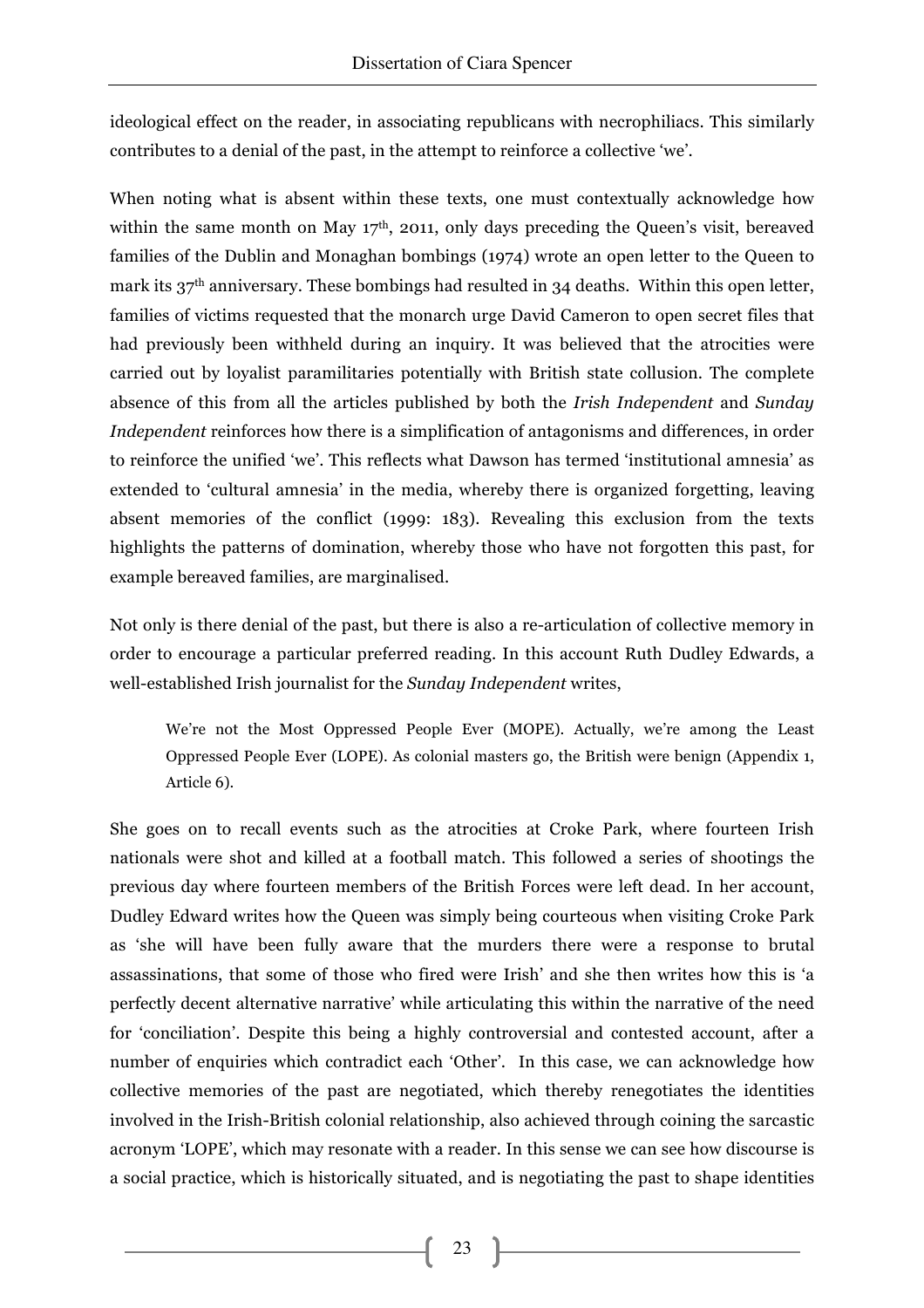in the present. However, this is ideological as it is denying colonial oppression and marginalising those who were victimised, and the families, in atrocities such as Croke Park.

#### **Majority vs. minority**

In the articulation of reconciliation and the negotiation of 'ingroup'/ 'outgroup' relations, one theme became apparent: being a mechanism of representing a majority 'we', in binary against the minority 'Other'. This involves looking at how the newspapers reproduce sameness through 'boundary work' against what is considered different (Silverstone, 2007:19). This narrative of a majority 'we' is reinforced by the use of quantifiers to encourage the reader to believe that there is little left outside. For instance, it is written that '*most* have overcome that history' (Appendix 1, Article 2, emphasis added), while Hanafin writes "For *most* of us, the twin visits are a good thing" (Appendix 1, Article 4, emphasis added) when referring to the Queen and Obama visiting Dublin. In addition, Tom Brady writing for the *Irish Independent*, summarised Fine Gael leader Enda Kenny in saying 'he looked forward to this historic visit, which would be warmly welcomed by the *vast majority* of Irish people' (Appendix 1, Article 1, emphasis added). The use of quantifiers such as 'vast majority' constructs an assumption that the united majority are part of the reconciliation effort, while delegitimising the insignificant minority, deemed outside. Intertextually, we can note how these quotes are all from the *Irish Independent* and *Sunday Independent*, showing how a consistent narrative of a majority 'we' is being constructed throughout these newspapers.

Additionally, in articulating a majority 'we', the articles often draw on the voices of different politicians, something Fairclough (1995: 150) has termed 'interdiscursivity' which would imply that the newspapers are favouring an objective tone, drawing on multiple voices to claim legitimacy. Despite appearances of 'balance' within news, the representation of these voices contributes to the construction of protagonist and antagonist relations, through subtle framing (Fairclough, 1995: 82). For instance, Tom Brady references the four most popular political parties in the Irish Republic, firstly paraphrasing Taoieasch Cowen who says they had 'overcome the difficulties that existed in the past century' followed by Kenny, leader of Fine Gael, writing how it would be 'warmly welcomed by the vast majority' and also Labour leader Eamon Gilmore, and Fianna Fail leader Michael Martin in saying this was another step in the journey of reconciliation'. After referencing these politicians respectively, he concludes by paraphrasing Sinn Fein leader Gerry Adams:

*However*, Sinn Fein president Gerry Adams said the visit was premature and would cause offence to many Irish citizens, particularly victims of British rule and those legacy issues here and in the North (Appendix 1, Article 1, emphasis added).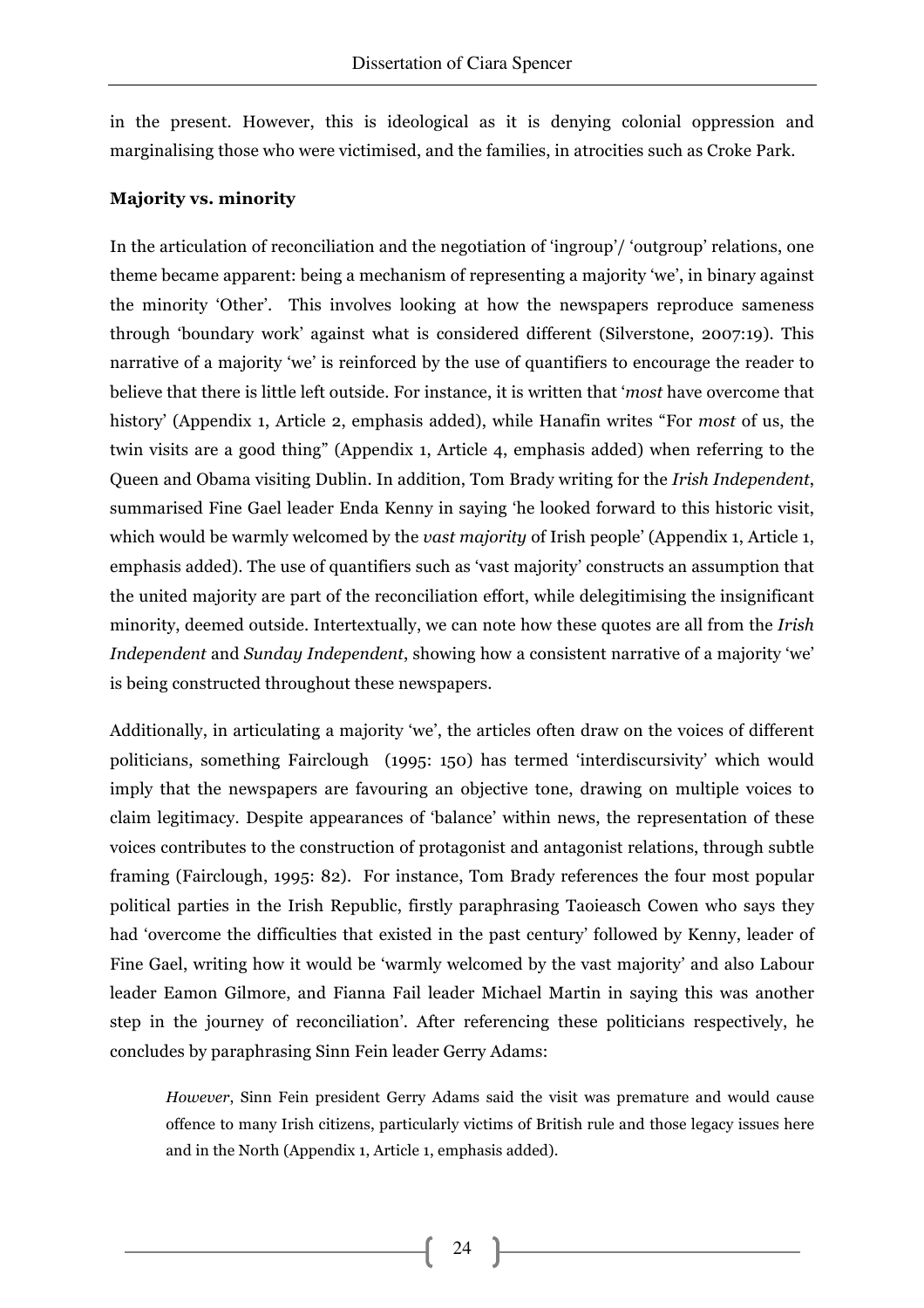This sentence placed at the end of the article, accompanied by the opening sentence, which writes 'The announcement was warmly welcomed by all of the political parties last night, *except* Sinn Fein' (Appendix 1, Article 1, emphasis added) works in the symbolic process of boundary work, through classification and division. The two conjunctions 'however' and 'except' are ideological functions which work to represent Sinn Fein as outside of the normal, as the political minority, the 'Other'. In this case, local cohesion sentence structure can contribute to textual processes of ideological interpolation (Althusser 1971), whereby the audience are placed within an ideological common-sense, to assume that Sinn Fein is the outsider. This is inherently ideological, as the *Irish Independent* is implicitly supporting the ruling ideology of mainstream politics, supporting more centre-right wing politics, at the expense of the left, which is consistent with Brandenburg's observation of the *Irish Independent* equally representing Irish Republic mainstream political parties, with Sinn Fein an exception (2006).

#### **The 'dissident Other'**

In comparison to the construction of the majority, unified 'we', whereby antagonisms have been simplified into a chain of equivalences, we can note how the 'Other' has been essentialised, highlighting their difference. Within four of the articles sampled, the term 'dissident republican' has been used to categorize all individuals and groups who have dissented from the Good Friday Agreement (Appendix A, Article 1, 4, 5, 7). This term generalizes all groups under the category of 'dissident republicans', through a simplification of fundamental differences. For example, Eirigi is a socialist political group, which uses peaceful means, while the Real IRA, a paramilitary group, is violent in their approach. Despite these differences 'dissident republican' is now a term, which derives connotations of violence, as noted by Crowley (2011), who has looked at the trajectory of the meaning develop. Terms such as 'political necrophiliacs', 'picketing ideologues' and 'fringe republicans' have also been used to categorise all of those who are against the Queen's visit, within additional articles sampled. These intertextually reinforce and exclude the 'Other' through derogatory word choices, which derive connotations of abnormality and deviance.

An example of such categorisation can be found in an article written for the *Sunday Independent,* where Cusack writes about the rioting of 'dissident republicans' during the visit, but only distinguishes the groups half way through the article. He writes 'the mini-riots that took place…. 'Involved members of the three dissident groups: Republican Sinn Fein, Eirigi and the 32 County Sovereignty Movement' (Appendix 1, Article 5). However, he does not differentiate between the groups reflective of their political views, but stereotypes these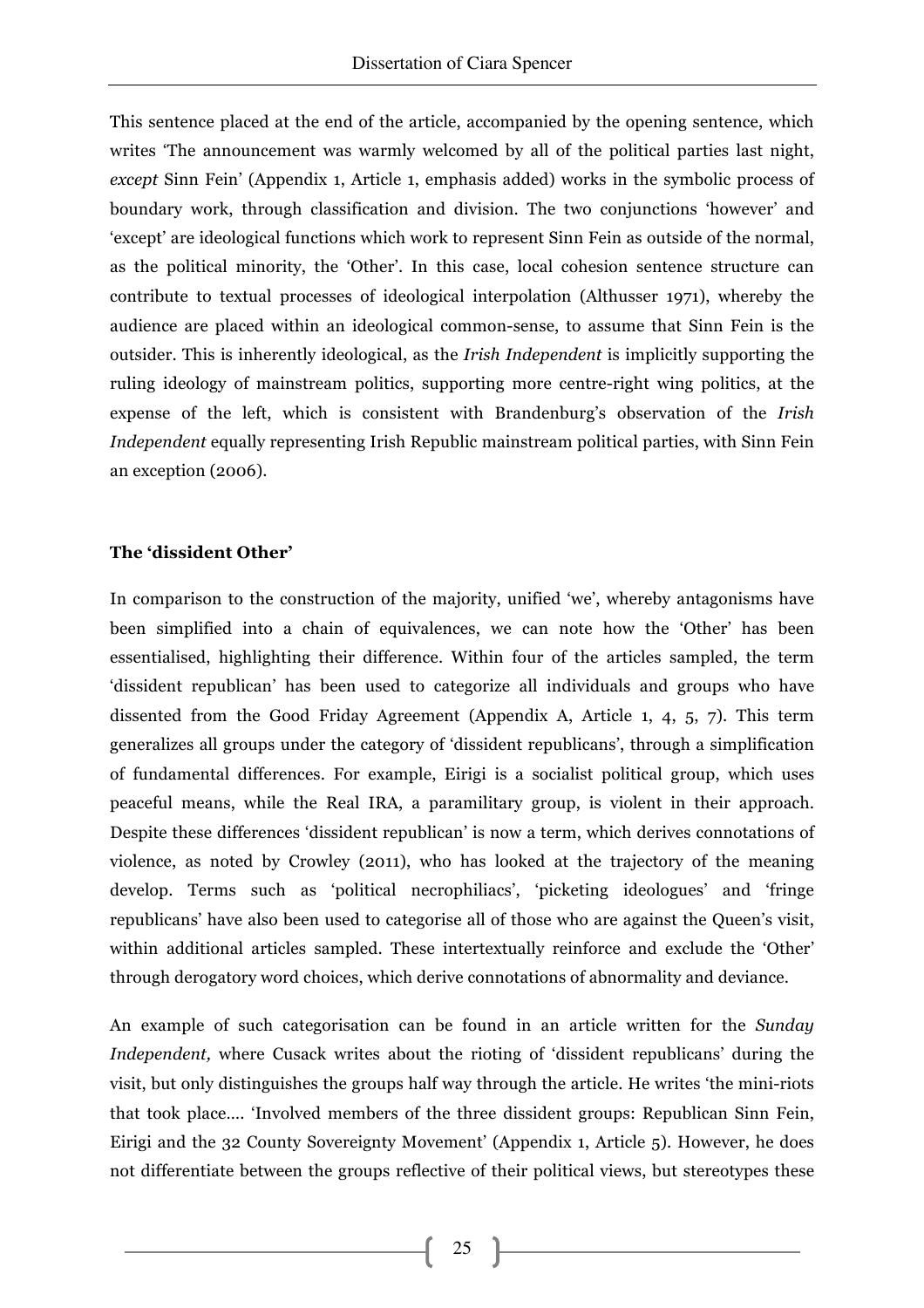groups through a simplification of characteristics, by defining them by their 'gouger' and 'druggie' elements. This stereotypical language works to essentialise their social condition, whilst removing any political, historical and social context to explain political or social motivations.

Coupled with this, Cusack reinforces the essentialised 'Other' through binary constructions, between good and bad, innocent and criminal. Hall argues that through the construction of the 'majority we', those seen as different are frequently exposed to binary forms of representation (Hall, 1997: 229). Embedded within the text is the repetition of the term 'dissident republicans' and the use of word choices associated with criminal behaviour such as in the repetition of 'thugs', 'druggie', and 'terror group' which is constructed in binary against the '30 innocent passengers' (Appendix 1, Article 5). Meanwhile the text also continuously juxtaposes the criminal 'Other' against the Gardai who are granted control 'to protect the Queen'. Through the use of active sentence structures such as 'gardai made more than 40 arrests' and "Gardai thwarted 'pathetic' plots by thugs", this reinforces a dichotomy of good versus bad, and innocent versus criminal, whereby the good and innocent are represented as in control, legitimising the 'ingroup' at the expense of the 'outgroup'.

In an additional article published by the *Sunday Independent*, the author references Eirigi as a 'fringe-republican' group and describes one of the leaders, Louise Minihan, as being:

convicted of assault and criminal damage earlier this year after spraying red paint on former health minister Mary Harney. Minihan is a former Sinn Fein member (Appendix 1, Article 4).

Accompanied by the term 'fringe' which implies what is left over, what is outside, the use of selective presentation, in representing Eirigi leadership with only one individual, works to associate leadership with behaviour such as 'criminal damage' and 'assault'. Furthermore, the following sentence then refers to her as being a former Sinn Fein member which, although a factual statement, is selectively presented to encourage the reader to deduce a particular idea about Sinn Fein also being criminal, which is politically ideological, marginalising Sinn Fein as a legitimate anti-partition political party.

Additionally, in two of the four articles that used the term 'dissident republican', the writers also reference 'terror groups', creating an association with terrorism, whereas in an alternative context they could be named 'freedom fighters'. This demonstrates how no necessary 'expressive homology can be assumed as given', but these are structured relations of domination, relevant to a particular socio-political context (Hall, 1980d: 325 cited in Slack, 1996: 115).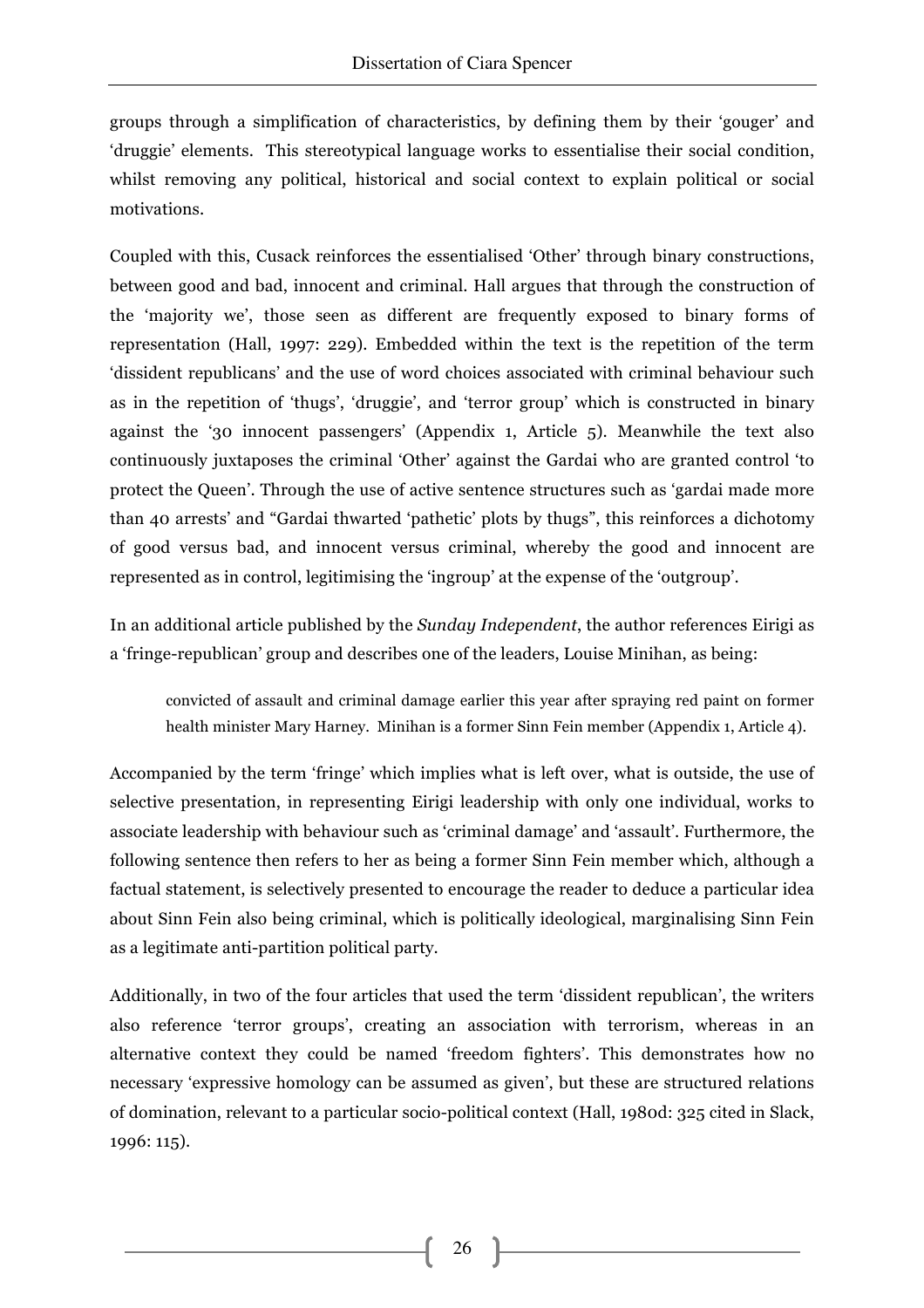#### **Rational vs. irrational**

When analysing the articles, another' mechanism used to exert symbolic boundaries between 'ingroup' and 'outgroup', is through the construction of the irrational 'Other'. Drawing on Pickering (2001: 71) we can note how by defining the 'Other' as irrational, this works to redefine and reinforce the subject, articulated within the 'we', as its rational and reasonable counterpart. This has resonance with Mouffe's critique of reconciliation, in demonstrating how within the articulation of a reconciled 'we' this relies on what is excluded as irrational and unreasonable (Mouffe, 2013: xi).

Dudley writes in the *Sunday Independent* of the 'lack of perspective' of those who speak of the 'wrongs done us by our colonisers', implying ignorance and lack of rationale, which is juxtaposed against those who do recognise the 'importance of forbearance and conciliation' representing their interpretation as factual (Appendix 1, Article 6). Additionally, Hanafin, when speaking about an individual who holds an opinion against the Queen's visit, he asks the reader 'What's his *rationale* for putting up the banner?' when referring to an antimonarchy banner outside the pub he owns(Appendix 1, Article 4). Hanafin also describes the same man as being 'inconsistent' in noting 'It's safe to say there are more inconsistencies in pub owner John Stokes's arguments than there are holes in a colander' when testifying that he transmits 'more British telly programmes than ITV would in a year'. These 'inconsistencies' imply a lack of rationale.

These binaries are further reinforced through the discursive association of republicanism with child-like behaviour, deriving connotations of irrationality, or infantile behaviour. Hanafin writes 'Republican Sinn Fein and *new kids* on the block Eirigi are engaged in a toeto-toe struggle' while making a comparison of their political protest's to child-like games in writing 'Eirigi and RSF have been tick-tacking with their plans for protests' and 'with such a deluge of figureheads, the decision to protest could come down to a game of rock, paper, scissors…' (Appendix 1, Article 4, emphasis added). Drawing on Pickering (2001: 71) we can note how by defining the 'Other' (in this case as irrational and child-like), this works to reinforce the subject, articulated within the 'we', as rational. Additionally, Hanafin writes:

While most citizens see the Queen's visit as a symbol of reconciliation and Obama's as a glimmer of hope, this isn't a view shared by the Dail's left-wing version of Statler and Waldorf—Joe Higgins and Richard Boyd Barrett (Appendix 1, Article 4).

Joe Higgins and Richard Boyd Barrett are members of the Irish Socialist Party and the People Before Profit Alliance, respectively, and were both elected into the Dail in 2011. While simultaneously constructing an association with left-wing politics and protesting 'dissident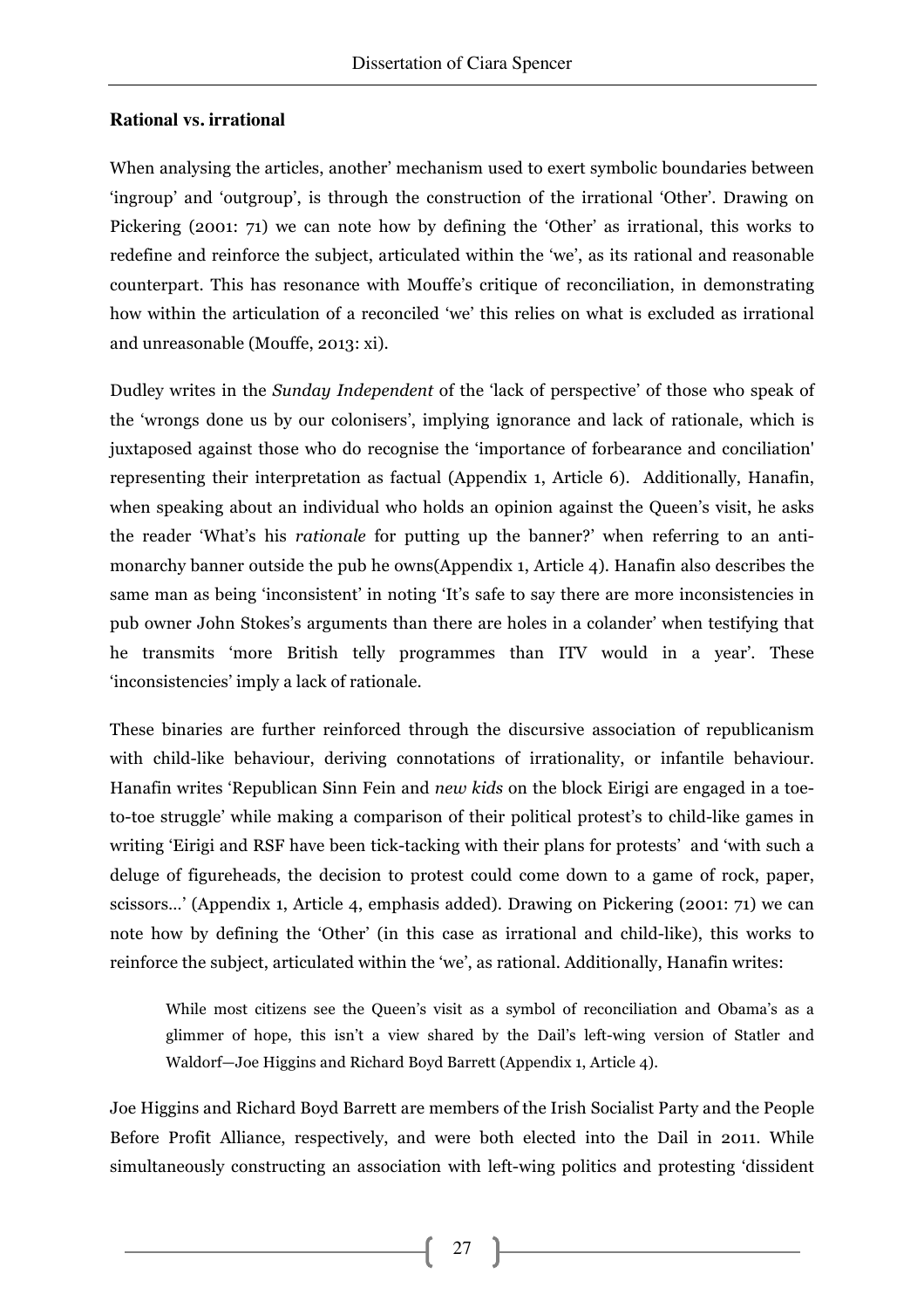republicans' (following a narrative claiming to represent those in protest), he is also comparing these politicians with Statler and Waldorf, two puppet characters from the Muppets, known for their stereotypical characteristics of being disagreeable. This works to derive connotations of unreasonableness and also works to delegitimise their positions against reconciliation and the Queen's visit, constructing them as the unreasonable 'Other'.

#### **Points of contention**

Crucial to an analysis inspired by a theory of articulation, is recognising how articulatory processes are 'inherently ambiguous, incomplete and contingent systems of meaning' (Howarth, 2000: 4). In this case it is important to acknowledge points of contestation in order to demonstrate that no articulatory processes become closed or stable. When analysing the articles, it became apparent that *The Irish Times* represented alternative positions (Appendix 1, Article 7).

One of the articles sampled, published in *The Irish Times* was written by Gerry Adams, the leader of Sinn Fein. The decision of *The Irish Times* to grant a voice to Gerry Adams, displays signs of this political voice being favoured as legitimate, and as he speaks from an agonistic viewpoint, this implies there is greater support by this newspaper to provide an agonistic public space, as espoused by Mouffe (Carpentier & Cammaerts, 2007: 974). In contrast, the *Irish Independent* and *Sunday Independent* have not published an article by Gerry Adams or any another' politician from Sinn Fein.

This article represents a counter-narrative, where word choices are associated with historical conflict and past oppression, as opposed to peace, for example, through the repetition of words such as: 'victims' and 'conflict', and in intertextually referring to the 'Dublin and Monoghan bombings' as being 'unresolved' (Appendix 1, Article 7). In comparison, as demonstrated previously, this was an event that was denied visibility in articles published by the Independent Group. Intertextually, Adams draws on quotes from political speeches televised at the visit to construct an alternative reality. In referencing President Mary McAleese, he quotes her as saying 'inevitably where there are colonisers and the colonised, the past is a repository of sources of bitter division…' and in saying 'this may still be a work in progress' (Appendix 1, Article 7). Adams is bringing greater legitimacy to his viewpoint of reconciliation as being accepted as a 'page in the book - not the end', which is in stark contrast to the articles published by the *Irish Independent* where Kenny wrote of how it was the 'end of divisions' and Brady wrote of the 'full implementation of the Good Friday Agreement'(Appendix 1, Article 3).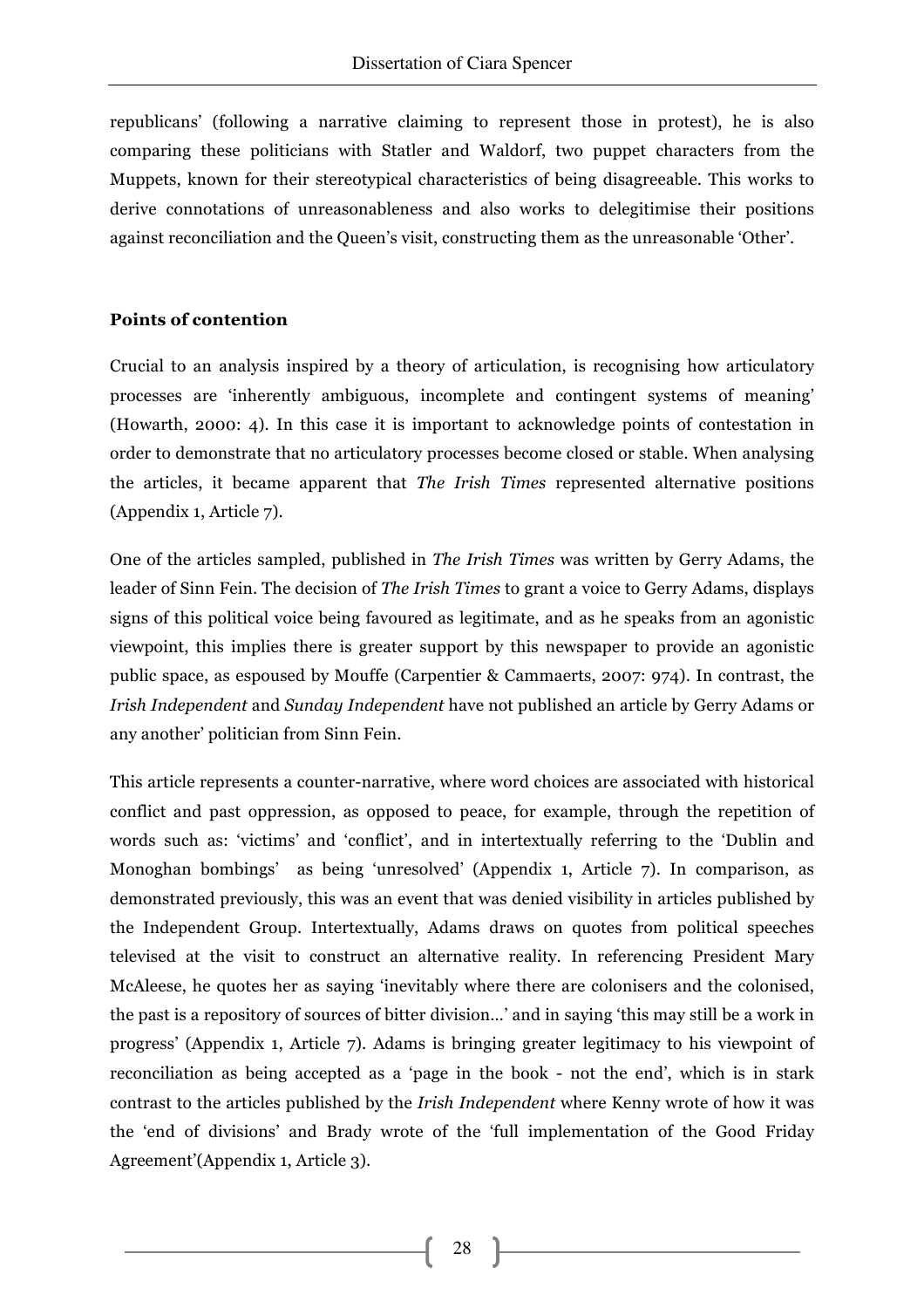Similarly, in an additional article published by *The Irish Times* on the 8th April*,* preceding the Queen's visit, Deaglan de Breadun contemplates different positions and recognises antagonisms, while this is absent from the rest of the sample in a narrative which constructs a unified, 'majority we'. For example, he writes:

should any unionists feel *discommoded* by the wreath-laying ceremony at the Garden of Remembrance, supporters of the visit can point to the fact that their Queen will also be commemorating Irish soldiers of a different allegiance at the Irish National War Memorial Gardens in Islandbridge (Appendix 1, Article 9, emphasis added).

In addition, he does not deny the past as a 'myth', or reduce antagonistic relations between Ireland and Britain between the collective 'we' but writes of the past colonial relationship as having 'endured a frequently tormented 800-year relationship' (Appendix 1, Article 9). This demonstrates how the articulation of boundaries between ingroup and outgroup, are never fully stable or immune from contestation.

Adams also negotiates the 'Other', as he writes 'Like all *democrats* we seek an end to partition and the reunification of our people and our island' (Appendix 1, Article 9, emphasis added). In this sentence the choice of the word 'democrats' challenges terms previously used, such as: 'dissident republicans', 'picketing ideologues', 'political necrophiliacs', and shows how naming has an ideological effect, in negotiating what is deemed normal and deviant. In addition, the repetition of 'our people' and 'our island' again challenges the articulation of a 'we' framed against the dissident republicans, as he is drawing on popular collective memory as an imagined community amongst Irish people, as opposed to between the Irish and British inside of reconciliation.

# **CONCLUSION**

This dissertation's objective was to critically analyse the discursive articulation of reconciliation within mainstream Irish newspaper coverage of the Queen's visit, questioning what is deemed 'inside' and what is deemed 'outside' of this process. This subsequently involved advancing on debates, which focus on the role the media should play in peace and reconciliation. Rather than assuming that conflict is pathological and antagonisms may be pacified through a rationally-engaged media, this paper has been normatively inspired by Mouffe's agonistic approach to reconciliation, in assuming that power and conflict cannot be eradicated (Mouffe, 2000: 30; Mouffe, 1999). Coupled with a theory of articulation and a conceptual interest in identity formation in relation to the 'Other', this paper has adopted a critical stance to examine the discursive strategies used to reproduce exclusionary boundaries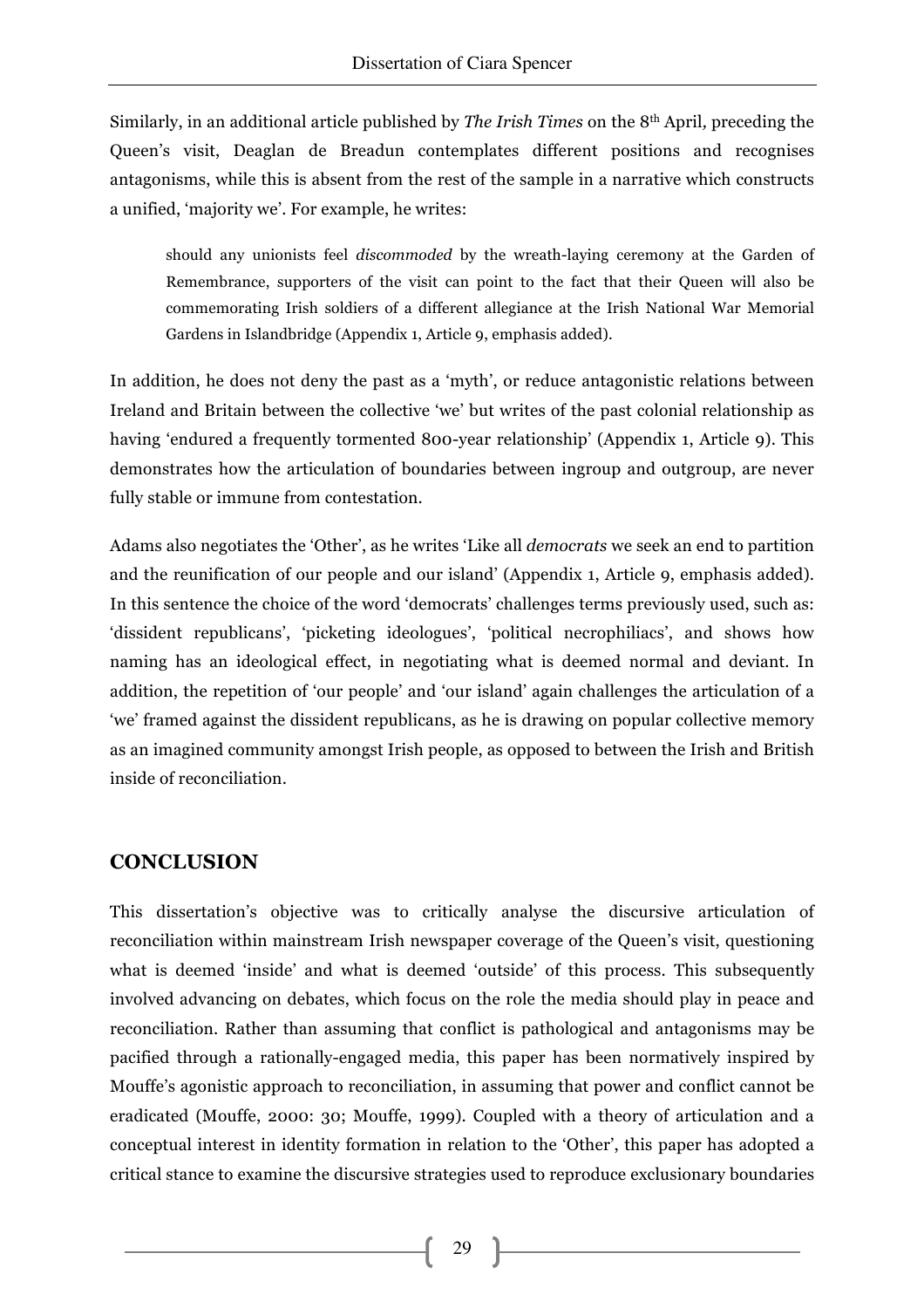between the 'ingroup' and the 'outgroup', within an articulation of reconciliation. This chapter will summarise the findings, implications and what this entails for further research within the field of media and communications.

Through a CDA of mainstream newspaper coverage in Ireland, it was discovered how internal antagonisms between Ireland and Britain were left absent in order to reassert boundaries against the 'Other'. This was achieved through a chain of equivalence, whereby historical turbulence and conflict between Britain and Ireland, such as colonisation, the Famine, the War of Independence and the Troubles were often rendered absent from the texts.

The analysis revealed how the term 'dissident republicans' was mobilised most predominately in articles sampled by the *Irish Independent* and the *Sunday Independent*, and only once by *The Irish Times*. The use of this term is ideological, and we can see how this works as a double-articulation (as conceptualised by Hall, 1973) in the way that although 'dissident republicans' is a term often taken-for-granted, as used in political spheres, there are hidden power structures. The term 'dissident' has connotations of rebellion and violence, even though the group or individual who has dissented from the Peace Process may in fact be peaceful in their means. This works to sustain political and social exclusion. In addition, this was a term coined in the news media, demonstrating the crucial role journalists play in the articulatory process (Crowley, 2011). As Mouffe argues, the reconciled collective 'we' relies upon what is deemed outside of the rational 'reconciled' community, relying on the 'Other' (2013: 5). Such mechanisms in reproducing the irrational 'Other' included associating republicans to child-like, infantile behaviour, displaying characteristics of irrationality and inconsistency.

However, with a theoretical impetus to use a theory of articulation in order to demonstrate how articulations, although in their oppressive formation may seem stable, are never fully sutured, or immune from, challenge, this paper looked at points of contention, where 'Other' voices present challenges to this articulatory process. In this sense, this thesis aimed to shed light on how *The Irish Times,* known for its liberal agenda, as compared to the *Irish Independent* and *Sunday Independent,* facilitated a platform for difference and adversarial voices, as in the case of Sinn Fein's Gerry Adams. Further research would benefit from doing a more in-depth analysis, questioning whether *The Irish Times* does provide a platform similar to what Mouffe describes as 'agonistic public spaces'(Carpentier & Cammaerts, 2007: 974). This would involve using a quantitative content analysis to examine whether a plurality of voices and opinions were made visible.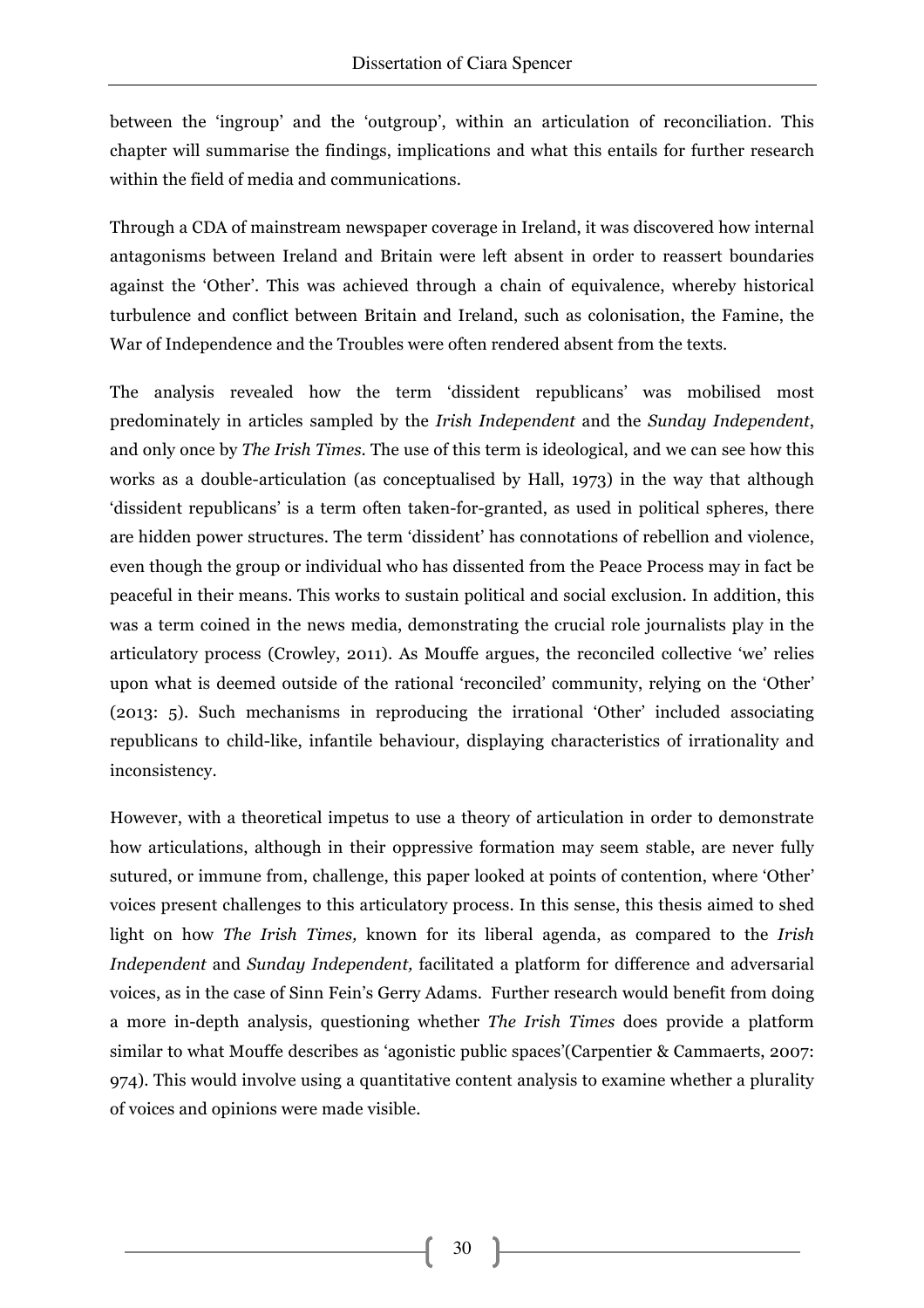#### **REFERENCES**

- Althusser, L. (1971) 'Ideology and Ideological State Apparatuses', pp.127-186 in L. Althusser (ed.) *Lenin and Philosophy and 'Other' Essays*, New York: Monthly Review Press.
- Bar-Tal, D. (2000) 'From Intractable conflict Through Conflict Resolution to Reconciliation: Psychological Analysis', *Political Psychology* 21(2): 351-365.
- Brandenburg, H. (2006) 'Political Bias in the Irish Media: A Quantitative Study of Campaign Coverage during the 2002 General Election', *Irish Political Studies* 20(3): 297-322.
- Carpentier, N. and Cammaerts, B. (2007) 'Hegemony, democracy, agonism and journalism', *Journalism Studies 7*(6): 964-975.
- Carragee, K. M. (1990) 'Interpretive media study and interpretive social science', *Critical Studies in Mass Communication* 7(2): 81-96.
- Carvalho, A. (2008) 'Media(ted) Discourse and Society: Rethinking the framework of Critical Discourse Analysis', *Language and Journalism* 9(2): 161-177.
- Chouliaraki, L. (2006) *The Spectatorship of suffering*, London: SAGE Publications.
- Chouliaraki, L. and Fairclough, N. (1999) *Discourse in late modernity*, Edinburgh: Edinburgh University Press.
- Cohen, S. (2001) *State of Denial: Knowing About Atrocities and Suffering*, Oxford: Blackwell Publishers.
- Connolly, W.E. (2002) *Identity/Difference: Democratic Negotiations of Political Paradox*, second edition ed, Minneapolis: University of Minnesota Press.
- Corner, J. (1998) *Studying media: Problems of theory and method*, Edinburgh: Edinburgh University Press.
- Corcoran, M.P (2004) 'The Political Preferences and Value Orientations of Irish Journalists', *Irish Journal of Sociology* 13(2): 22-42.
- Couldry, N. (2000) *The Place of Media Power: Pilgrims and Witnesses of the Media Age*, London: Routledge.
- Creswell, J. (1994) *Research Design: Qualitative and Quantitative Approaches*, Thousand Oaks, CA: Sage.
- Crowley, T. (2011) 'Dissident': a brief note', *Critical Quarterly* 53(2):1-11.
- Dawson, G. (1999)'Trauma, Memory, Politics: The Irish Troubles' pp.180- 204 in K.L. Rogers and S. Leydesdorff and G. Dawson (ed.) *Trauma and Life Stories*, London: Routledge.
- Dekavalla, M. and Rafter, K. (2014) 'The construction of a 'historical moment': Queen Elizabeth's 2011 visit to Ireland in British and Irish newspapers', *Journalism* http://jou.sagepub.com/content/early/2014/11/25/1464884914556456.full.pdf+html (Last consulted date: 22/04/2015).

Douglas, M. (1966) *Purity and Danger*, London: Routledge.

Fairclough N. (1992) *Discourse and Social Change*, Cambridge: Polity Press.

31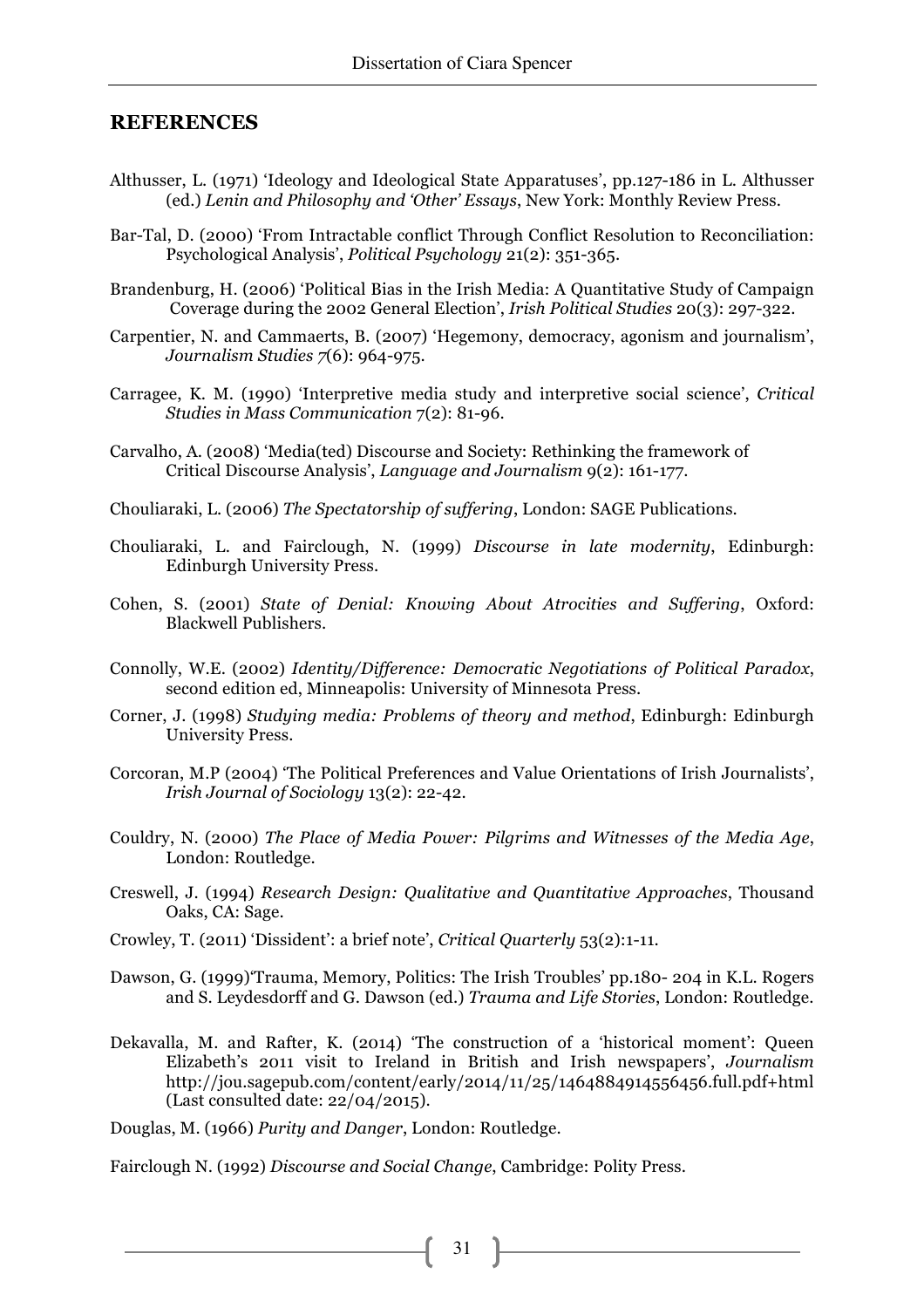Fairclough, N. (1995) *Media Discourse*, London: Oxford University Press.

- Fürsich, E. (2009) 'In defence of textual analysis: Restoring a challenged method for journalism and media studies', *Journalism Studies* 10(2): 238-252.
- Galtung, J. (2002) 'Peace Journalism--A challenge' pp. 259-272 in W, M. Kempf and H. Luostarinen (ed.) *Journalism and the New World Order: Studying war and the media*, Goteberg, Sweden: Coronet Book.
- Georgiou, M. (2001) 'Negotiated Uses, Contested Meanings, Changing Identities: Greek Cypriot media consumption and Ethnic Identity Formations in North London', *PhD thesis, London School of Economics and Political Science*. Online at: http://etheses.lse.ac.uk/2250/1/U615197.pdf. Last consulted date: 04/04/2015.
- Hall, S. (1973) 'The Determination of News Photographs' pp. 176- 90 in S. Cohen and J. Young (ed.) *The Manufacture of News: social problems, deviance and the mass media*, London: Constable.
- Hall, S. (1980) 'Encoding-Decoding' pp. 128-138 in S. Hall, D. Hobson, A. Lowe, & P. Will (ed.) *Culture, media, language: Working papers in cultural studies, 1972-1979,* London: Hutchinson.
- Hall, S. (1985) 'Signification, representation, ideology: Althusser and the post- structuralist debates', *Critical Studies in Mass Communication* 2(2): 91-114.
- Hall, S. (1986a) 'On postmodernism and articulation: An interview with Lawrence Grossberg', *Journalism of Communication Inquiry* 10(2): 45-60.
- Hall, S. (1986b) 'The problem of ideology: Marxism without guarantees', *Journalism of Communication Inquiry* 10(2): 28-44.
- Hall, S. (1997) *Representation: Cultural Representations and Signifying Practices,* London, CA: Thousand Oaks.
- Hall, S. and Du Gay, P. (ed.) (1996) *Questions of Cultural Identity,* London: Sage.
- Hickman, M. (2000) ''Binary Opposites' or 'Unique Neighbours'? The Irish in Multi- ethnic Britain', *The Political Quarterly* 71(1): 50-58.
- Howarth, D. (2006) 'Space, Subjectivity and Politics', *Alternatives* 31(2): 105–34.
- Laclau, E. (1977) *Politics and Ideology in Marxist Theory,* London: New Left Books.
- Laclau E. (1990) *New Reflections on the Revolution of Our Time*, London: Verso.

Laclau, E. (2005) *On Populist Reason*, London: Verso.

- Laclau, E. and Mouffe, E. (2001) *Hegemony and Socialist Strategy: Towards a Radical Democratic Politics*, London: Verso.
- Lederach, J, P. (1997) *Building Peace: Sustainable Reconciliation in Divided Societies*, Washington: United States Institute of Peace Press.
- Little, A. (2012) 'Debating peace and conflict in Northern Ireland: towards a narrative approach' pp.209-223 in K. Hayward and C. O'Donnell (ed.) *Political Discourse and Conflict Resolution: Debating peace in Northern Ireland,* New York: Routledge.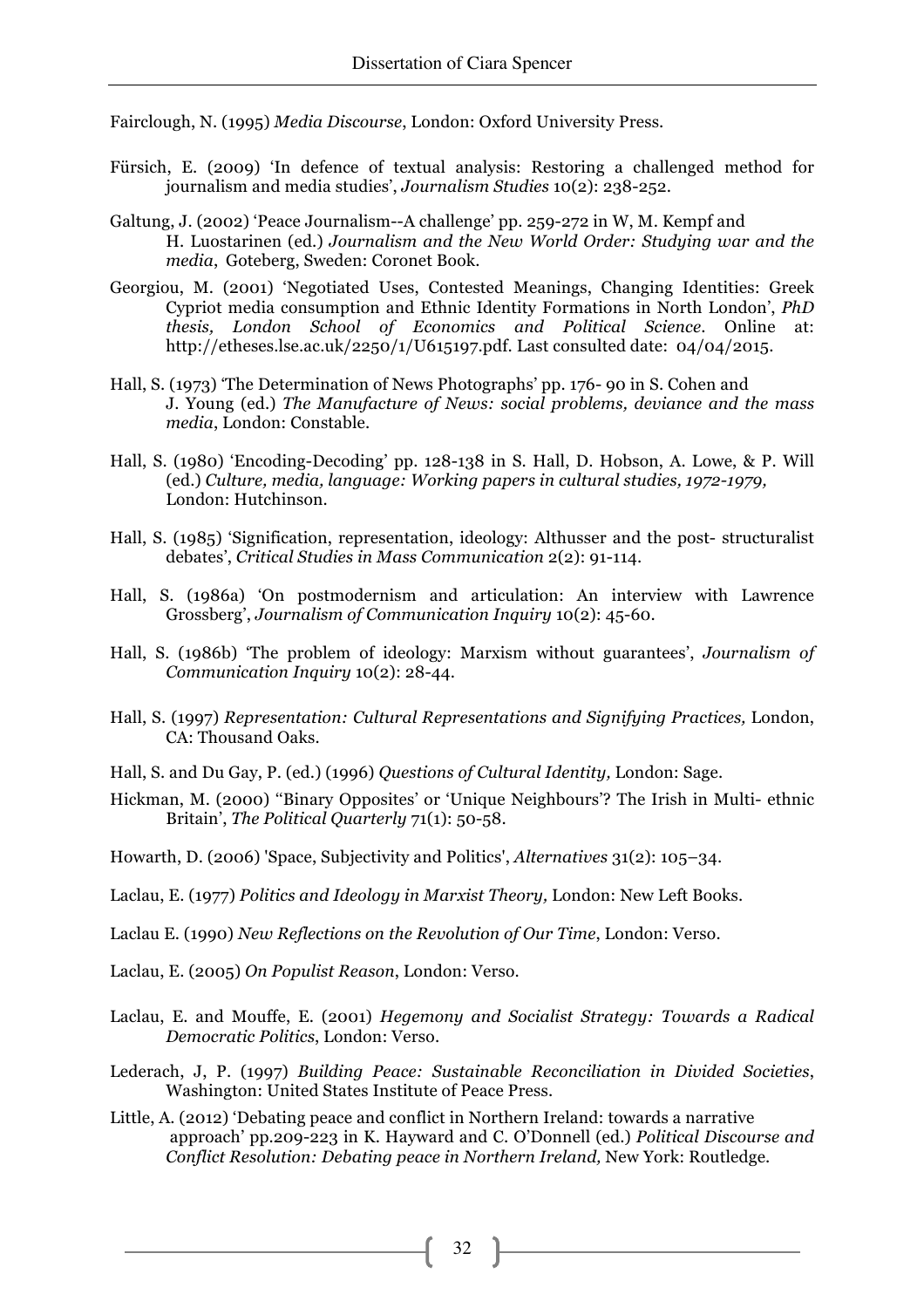Lynch, J. and McGoldrick, A. (2005) *Peace Journalism*, Stroud, UK: Hawthorn Press.

- McMenamin, I., R. Flynn, E. O'Malley and K. Rafter (2013) 'Commercialism and election framing: a content analysis of twelve newspapers in the 2011 Irish general election', *International Journal Press/ Politics* 18(2): 167–187.
- Mouffe, C. (1999) 'Deliberative democracy or agonistic pluralism?', *Social Research* 66(3): 745-258.
- McLaughlin G and Baker S (2010) *The Propaganda of Peace: The Role of Media and Culture in the Northern Ireland Peace Process*, Bristol: Intellect.
- Morley, D. and Chen, K.H. (ed.) (1996) *Stuart Hall: Critical dialogues in cultural studies,* London: Routledge.
- Mouffe, C. (2000) *The Democratic Paradox*, New York: Verso.
- Mouffe, C. (2013) *Agonistics: Thinking the world politically*, London: Verso
- O'Brien, B. (1993) *The Long War: The IRA and Sinn Fein*. Syracuse, New York: Syracuse University Press.
- Orgad, S. (2012) *Media Representation and the Global Imagination*, Cambridge: Polity Press.
- Pickering, M. (2001) *Stereotyping: The Politics of Representation*, New York: Palgrave.
- Phillips, L. (2007) 'Doing Discourse Analysis. A brief introduction to the field' pp.285-294 in N. Carpentier et al. (ed.) *Media technologies and democracy in an enlarged Europe,* Tartu: Tartu University Press.
- Rear, D. and Jones, A. (2013) 'Laclau and Mouffe's Discourse Theory and Fairclough's Critical Discourse Analysis: An Introduction and Comparison'. Online at: http://www.academia.edu/2912341/Laclau\_and\_Mouffe\_s\_Discourse\_Theory\_and \_Faircloughs\_Critical\_Discourse\_Analysis\_An\_Introduction\_and\_Comparison. Last consulted date: 03/03/2015.
- Silverstone, R. (2007) *Media and Morality: On the Rise of the Mediapolis,* Cambridge: Polity.
- Slack, J.D. (1996) 'The theory and method of articulation in cultural studies' pp.112-130 in D. Morley and K-H. Chen (ed.) *Stuart Hall: Critical Dialogues in Cultural Studies*, New York: Routledge.
- Trimbur, J. (1993) 'Articulation Theory and the Problem of Determination: A Reading of "Lives on the Boundary',  $JAC$  13(1): 33-50.
- Van Dijk, T. A. (1988) *News as Discourse*, Hillsdale, NJ: Lawrence Erlbaum.
- Van Dijk, T.A. (2009) 'Critical Discourse Studies: A Sociocognitive Approach' pp.62-86 in R. Wodak and M.Meyer (ed.) Me*thods of Critical Discourse Analysis,* London: Sage.
- Vaughan-Williams, N. (2008) 'Towards a Problematisation of the Problematisations that Reduce Northern Ireland to a 'Problem' pp.35-48 in M. Zalewski and J. Barry (ed.) *Intervening in Northern Ireland: Critically Re-thinking Representations of the Conflict*, New York: Routledge.
- Walker, B.M. (2012) *A political history of the two Irelands: From Partition to Peace*, New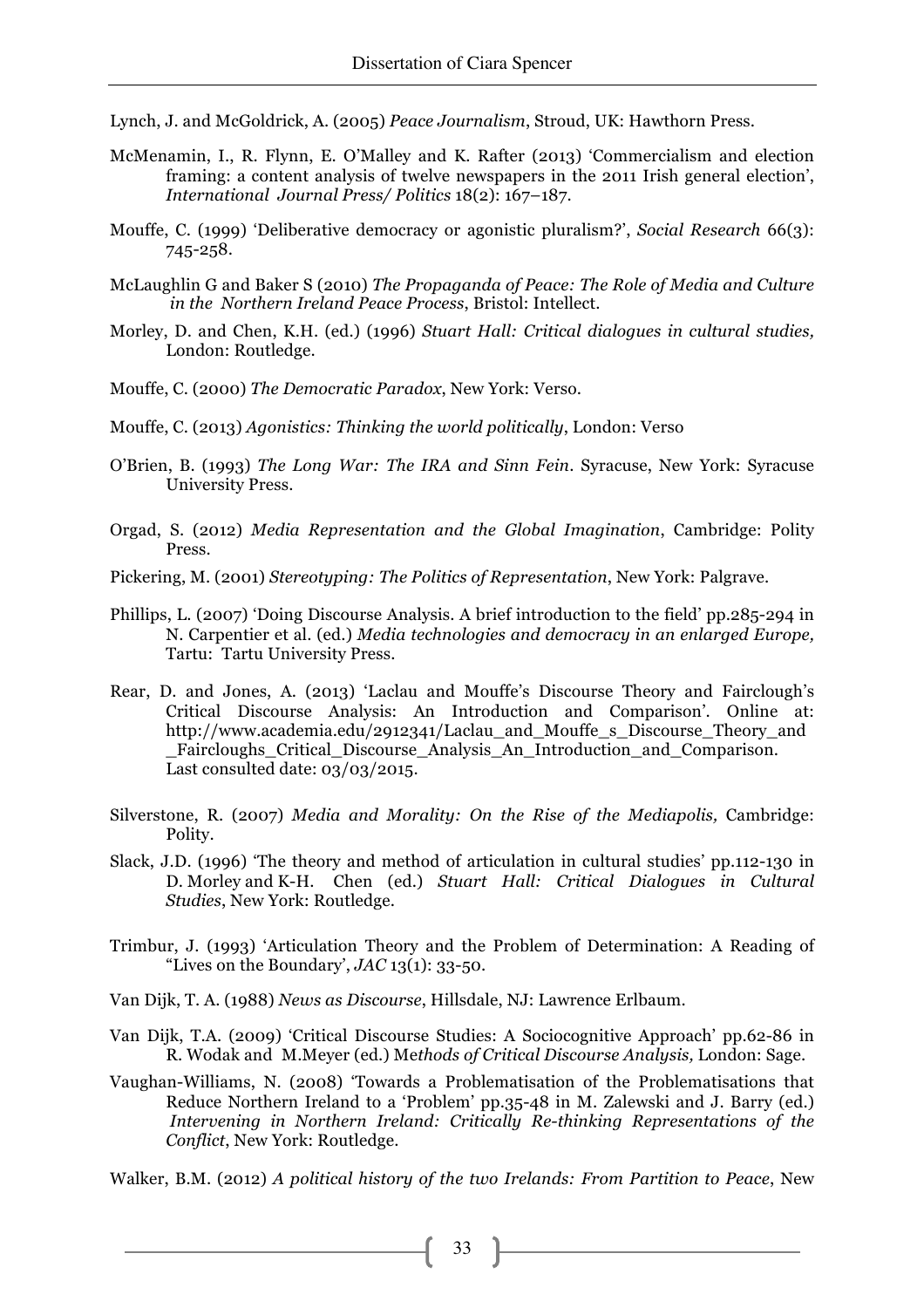York: Palgrave MacMillan.

Wolfsfeld, G. (2004) *Media and the Path to Peace*, Cambridge: Cambridge University Press.

Wolfsfeld, G. (2008) 'The role of the news media in peace negotiations: Variations over time and circumstance' pp. 131–144 in J.Darby and R. MacGinty (ed.) *Contemporary Peacemaking: Conflict, Peace Processes and Post-War Reconstruction*, Basingstoke: Palgrave MacMillan.

Woodward, K. (1997) *Identity and Difference,* London: SAGE Publications.

- Yin, J. (2005) 'Constructing the 'Other': A critical Reading of *The Joy Luck Club', Howard Journal of Communications* 16(3): 149-175
- Young, I.M. (1996) 'Communication and the 'Other': Beyond Deliberative Democracy' pp120-136 in S. Benhabib (ed.) *Democracy and Difference*, New Jersey: Princeton University Press.

# **1. APPENDICES**

# **Appendix A- Research Sample**

*Article 1:*

Irish Independent

5<sup>th</sup> March, 2011

#### **What a difference a century makes as Queen to pay visit**

**BYLINE:** Tom Brady Security Editor **SECTION:** NEWS

Watershed in relations warmly welcomed by most

QUEEN Elizabeth is to make an official visit here in the summer, the first by a British monarch since the foundation of the State.

The announcement was warmly welcomed by all of the political parties last night, except Sinn Fein, which said such a visit was premature.

Already, dissident republican groups are planning street demonstrations and senior garda anti-terrorist officers have started drafting contingency plans for the queen's security.

The announcement by President Mary McAleese ended months of speculation and was described as a watershed in Irish-British relations.

The queen's grandfather, King George V, was the last serving monarch to visit the country 100 years ago when Ireland was part of the UK. He spent six days in Dublin in 1911.

34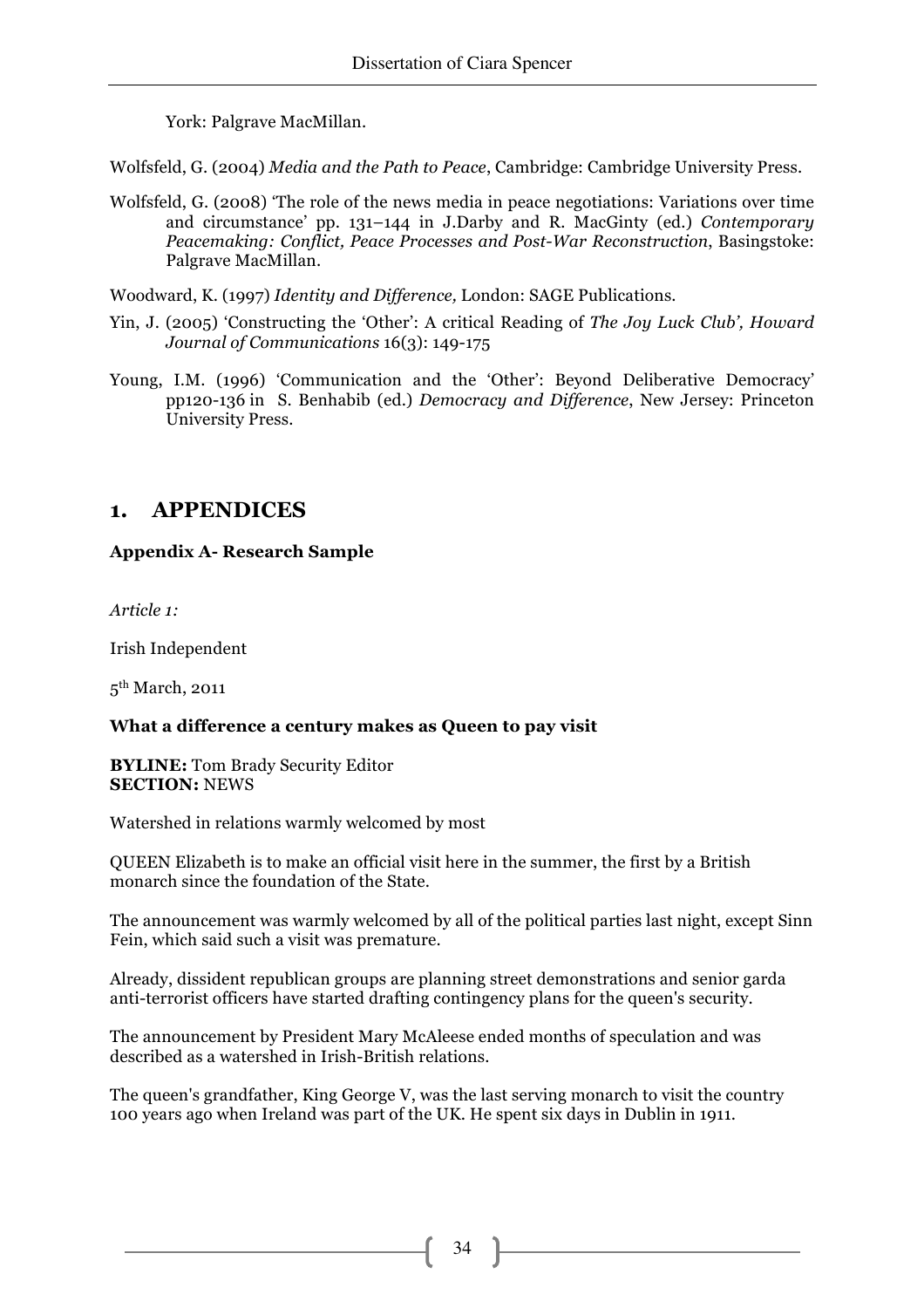The visit by the queen, who will be accompanied by Prince Philip, the Duke of Edinburgh, is not expected to be as long and will probably last for a couple of days near the end of May, according to informed sources last night. It is expected to include one trip outside Dublin.

It is likely that garda leave will be cancelled for a large portion of the force during her stay here.

The visit will result in the biggest VIP protection operation for more than two decades.

Officers are particularly concerned that the visit could be used by terror groups to stage an attack.

Another' announcement is due to be made shortly to clarify the details of the visit. Mrs McAleese said last night that these would be announced jointly by Aras an Uachtarain and Buckingham Palace.

Taoiseach Brian Cowen said it was very important that Ireland and Britain developed relationships in the 21st Century, having overcome the difficulties that existed in the past century.

He said the visit had been spoken about in the context of the full implementation of the Good Friday Agreement and the need for exchange visits between the heads of state of neighbouring countries.

#### **Diaspora**

Mr Cowen added: "She will be a welcome guest and we will ensure that there's a very fruitful exchange when she comes.

"We need to put the relationship between Britain and Ireland on a new footing to explore what we have in common.

"There's a very strong Irish diaspora in Britain and it's important that we develop relations," he added.

Fine Gael leader Enda Kenny said he looked forward to this historic visit, which would be warmly welcomed by the vast majority of Irish people.

And Labour leader Eamon Gilmore described it as a "maturing" step in the relationship between the two countries.

"It was inevitable that she would come and visit Ireland," Mr Gilmore said at a meeting of European socialists in Athens.

"She's the head of a neighbouring state and I think this is a big and important step." Fianna Fail leader Micheal Martin believed the visit would act as another step in the journey of reconciliation.

"It is an endorsement of the peace strategy, pursued by Irish and British governments over a number of decades and will be a catalyst for further enhancements in north/south and east/west co-operation to the economic, social and cultural benefit of all.

However, Sinn Fein president Gerry Adams said the visit was premature and would cause offence to many Irish citizens, particularly victims of British rule and those with legacy issues here and in the North.

35